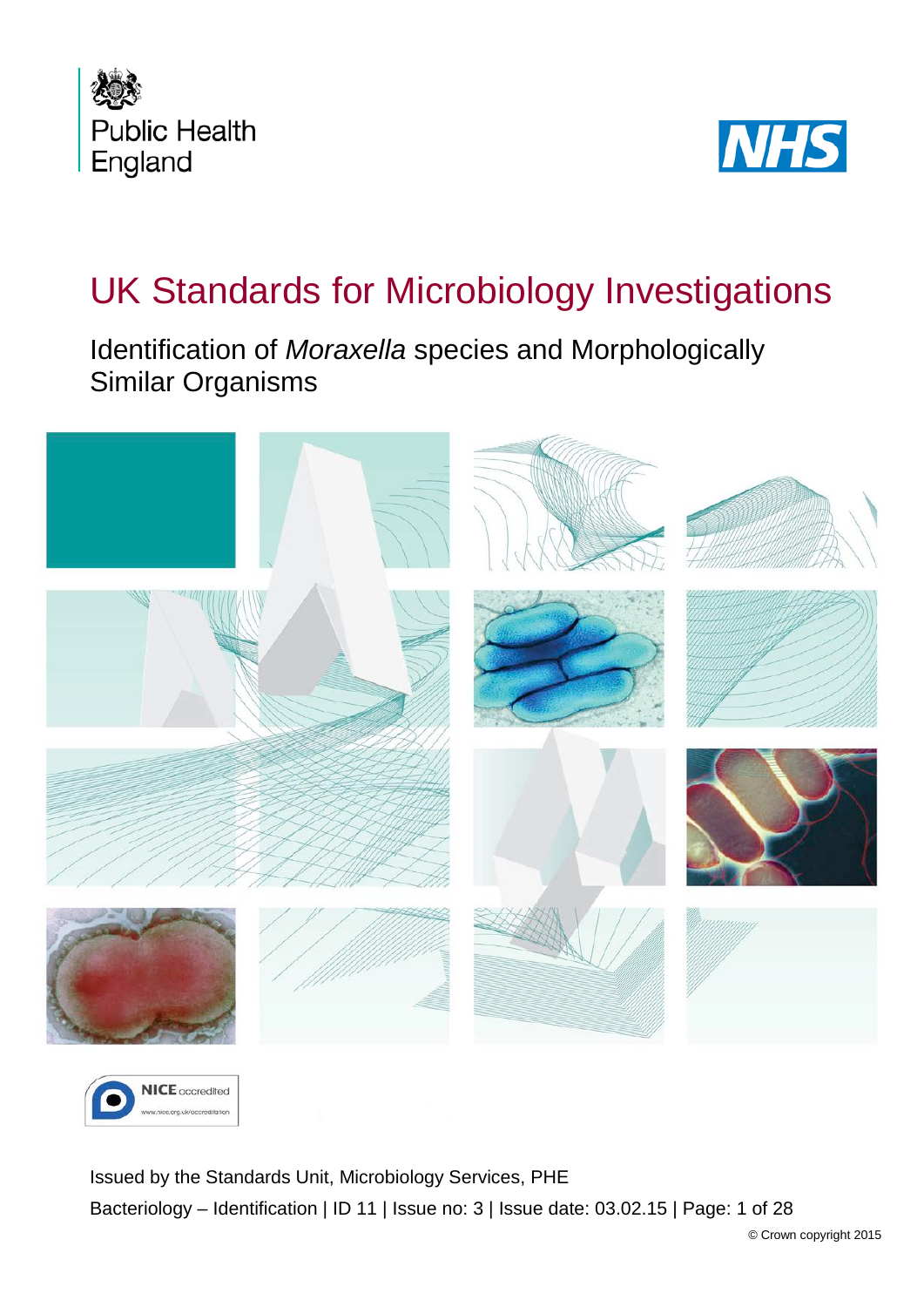## **Acknowledgments**

UK Standards for Microbiology Investigations (SMIs) are developed under the auspices of Public Health England (PHE) working in partnership with the National Health Service (NHS), Public Health Wales and with the professional organisations whose logos are displayed below and listed on the website [https://www.gov.uk/uk](https://www.gov.uk/uk-standards-for-microbiology-investigations-smi-quality-and-consistency-in-clinical-laboratories)[standards-for-microbiology-investigations-smi-quality-and-consistency-in-clinical](https://www.gov.uk/uk-standards-for-microbiology-investigations-smi-quality-and-consistency-in-clinical-laboratories)[laboratories.](https://www.gov.uk/uk-standards-for-microbiology-investigations-smi-quality-and-consistency-in-clinical-laboratories) SMIs are developed, reviewed and revised by various working groups which are overseen by a steering committee (see [https://www.gov.uk/government/groups/standards-for-microbiology-investigations](https://www.gov.uk/government/groups/standards-for-microbiology-investigations-steering-committee)[steering-committee\)](https://www.gov.uk/government/groups/standards-for-microbiology-investigations-steering-committee).

The contributions of many individuals in clinical, specialist and reference laboratories who have provided information and comments during the development of this document are acknowledged. We are grateful to the Medical Editors for editing the medical content.

For further information please contact us at:

Standards Unit Microbiology Services Public Health England 61 Colindale Avenue London NW9 5EQ

E-mail: [standards@phe.gov.uk](mailto:standards@phe.gov.uk)

Website: [https://www.gov.uk/uk-standards-for-microbiology-investigations-smi-quality](https://www.gov.uk/uk-standards-for-microbiology-investigations-smi-quality-and-consistency-in-clinical-laboratories)[and-consistency-in-clinical-laboratories](https://www.gov.uk/uk-standards-for-microbiology-investigations-smi-quality-and-consistency-in-clinical-laboratories)

UK Standards for Microbiology Investigations are produced in association with:



Bacteriology – Identification | ID 11 | Issue no: 3 | Issue date: 03.02.15 | Page: 2 of 28 UK Standards for Microbiology Investigations | Issued by the Standards Unit, Public Health England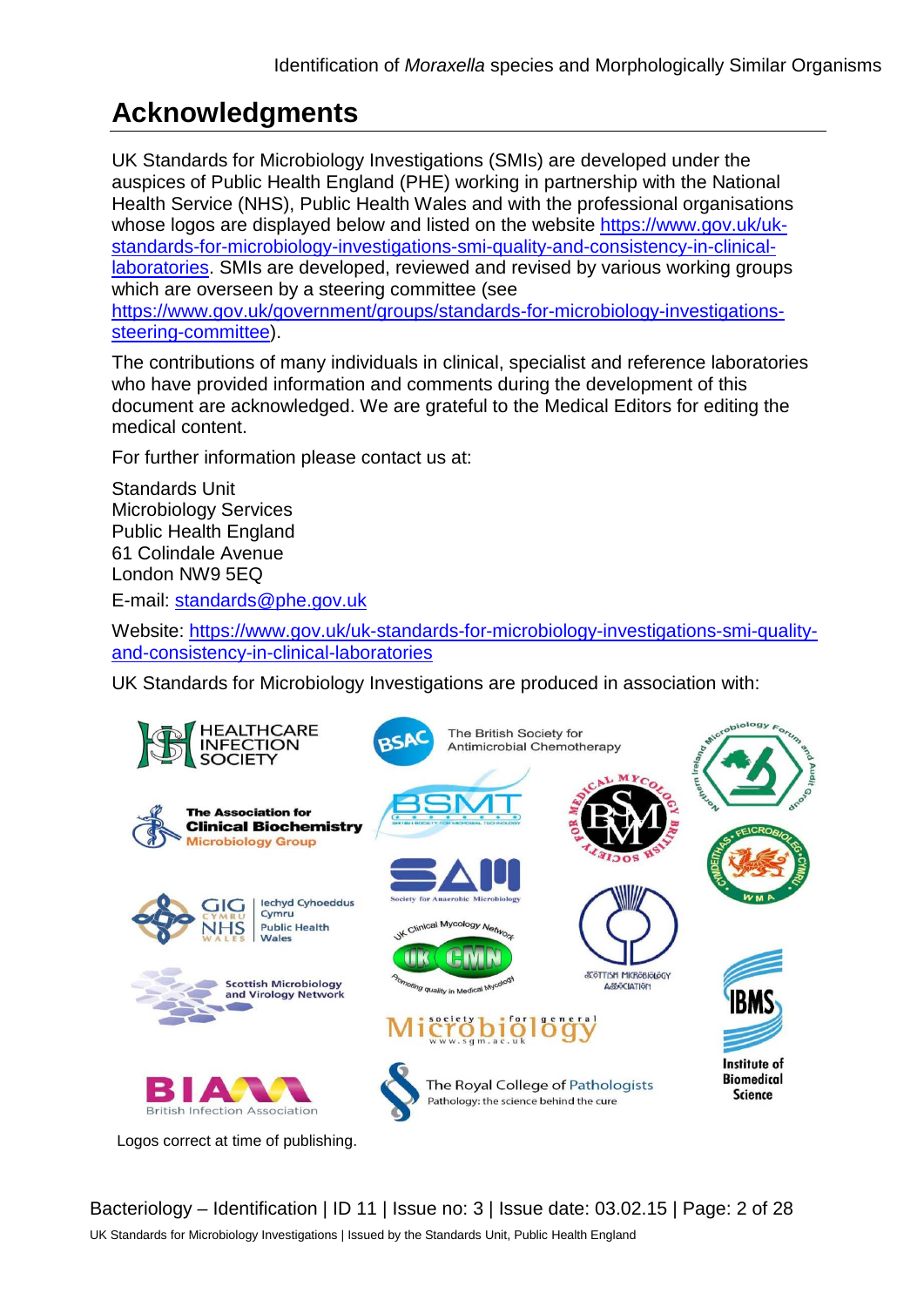#### Identification of *Moraxella* species and Morphologically Similar Organisms

## **Contents**

| UK STANDARDS FOR MICROBIOLOGY INVESTIGATIONS: SCOPE AND PURPOSE 6 |                                                                |  |  |  |
|-------------------------------------------------------------------|----------------------------------------------------------------|--|--|--|
|                                                                   |                                                                |  |  |  |
|                                                                   |                                                                |  |  |  |
|                                                                   |                                                                |  |  |  |
| 1                                                                 |                                                                |  |  |  |
| $\mathbf{2}$                                                      |                                                                |  |  |  |
| 3                                                                 |                                                                |  |  |  |
| 4                                                                 | <b>IDENTIFICATION OF MORAXELLA SPECIES AND MORPHOLOGICALLY</b> |  |  |  |
| 5                                                                 |                                                                |  |  |  |
| 6                                                                 |                                                                |  |  |  |
| $\overline{\mathbf{z}}$                                           | NOTIFICATION TO PHE OR EQUIVALENT IN THE DEVOLVED              |  |  |  |
|                                                                   |                                                                |  |  |  |



NICE has accredited the process used by Public Health England to produce Standards for Microbiology Investigations. Accreditation is valid for 5 years from July 2011. More information on accreditation can be viewed at www.nice.org.uk/accreditation.

For full details on our accreditation visit: www.nice.org.uk/accreditation.

Bacteriology – Identification | ID 11 | Issue no: 3 | Issue date: 03.02.15 | Page: 3 of 28 UK Standards for Microbiology Investigations | Issued by the Standards Unit, Public Health England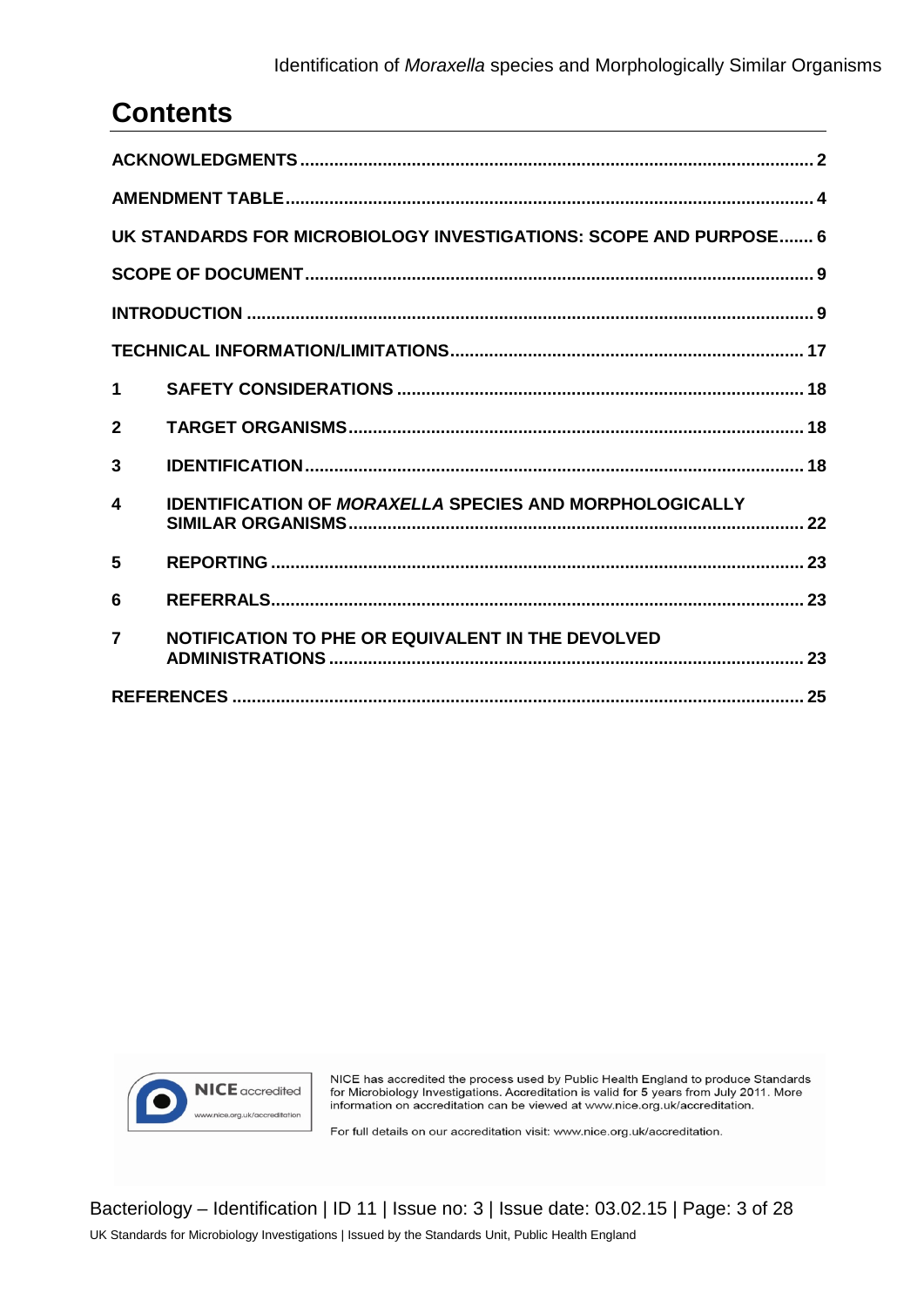## **Amendment Table**

Each SMI method has an individual record of amendments. The current amendments are listed on this page. The amendment history is available from [standards@phe.gov.uk.](mailto:standards@phe.gov.uk)

New or revised documents should be controlled within the laboratory in accordance with the local quality management system.

| Amendment No/Date.                           | 7/03.02.15                                                                                                                                                      |
|----------------------------------------------|-----------------------------------------------------------------------------------------------------------------------------------------------------------------|
| Issue no. discarded.                         | 2.4                                                                                                                                                             |
| Insert Issue no.                             | 3                                                                                                                                                               |
| Section(s) involved                          | <b>Amendment</b>                                                                                                                                                |
| Whole document.                              | Hyperlinks updated to gov.uk.                                                                                                                                   |
| Page 2.                                      | Updated logos added.                                                                                                                                            |
|                                              | Document presented in a new format.                                                                                                                             |
|                                              | Reorganisation of some text.                                                                                                                                    |
| Whole document.                              | Edited for clarity.                                                                                                                                             |
|                                              | Test procedures updated.                                                                                                                                        |
|                                              | Updated contact detail of Reference Laboratory.                                                                                                                 |
| Scope of document.                           | The scope has been updated to include webpage<br>links for ID 6, ID 12 and ID 17 documents.                                                                     |
|                                              | The taxonomy of Moraxella species and other<br>similar organisms has been updated.                                                                              |
| Introduction.                                | More information has been added to the<br>Characteristics section. The medically important<br>species have been grouped and their<br>characteristics described. |
|                                              | Use of up-to-date references.                                                                                                                                   |
|                                              | Section on Principles of Identification has been<br>amended for clarity.                                                                                        |
| <b>Technical</b><br>Information/Limitations. | Addition of information regarding oxidase test and<br>commercial identification systems has been<br>described and referenced.                                   |
|                                              | Reference added.                                                                                                                                                |
| Safety considerations.                       | Text re-organised.                                                                                                                                              |
| Target Organisms.                            | The section on the Target organisms has been<br>updated and presented clearly. References have                                                                  |

Bacteriology – Identification | ID 11 | Issue no: 3 | Issue date: 03.02.15 | Page: 4 of 28 UK Standards for Microbiology Investigations | Issued by the Standards Unit, Public Health England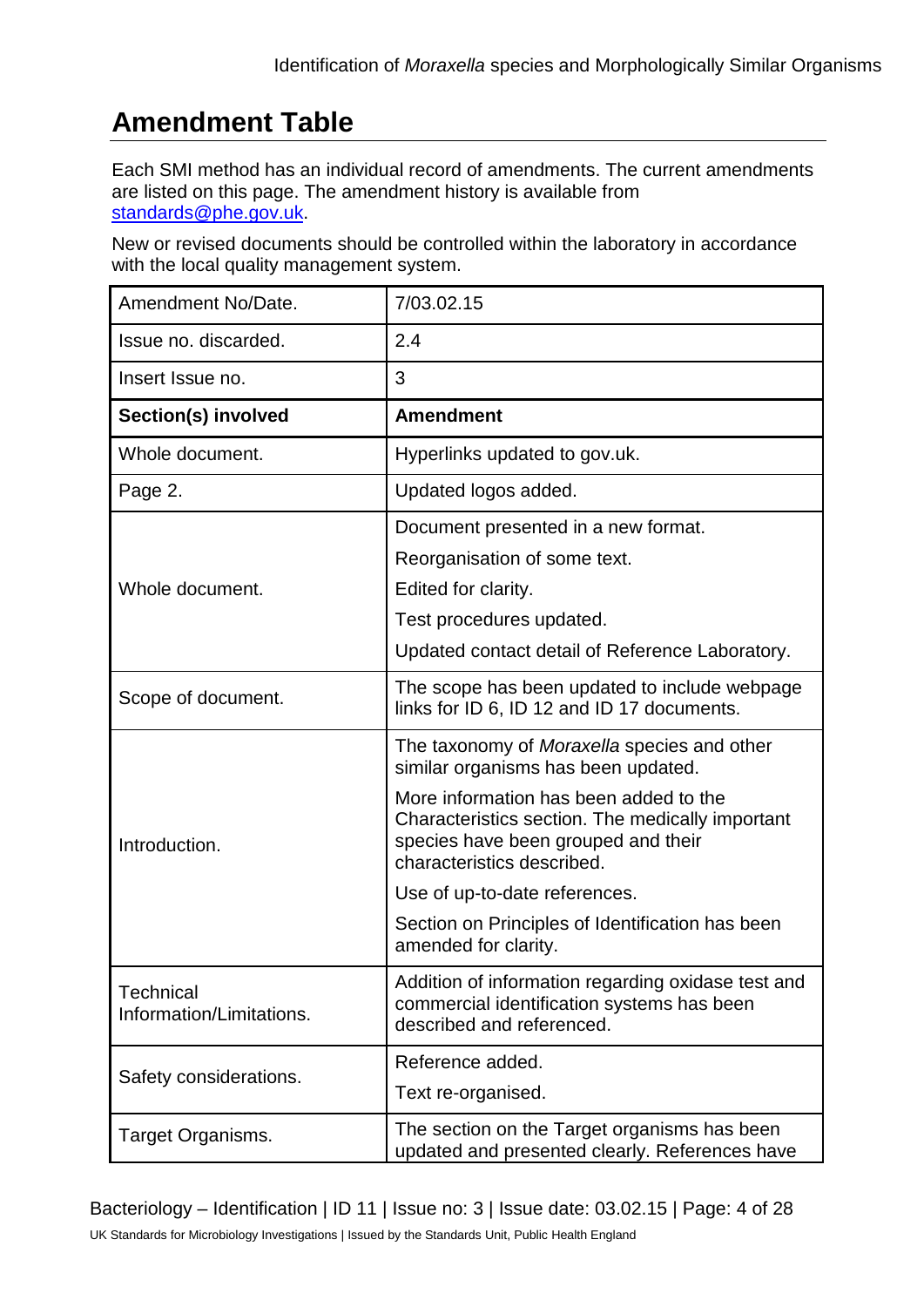|                                  | been updated.                                                                                                            |
|----------------------------------|--------------------------------------------------------------------------------------------------------------------------|
| Identification.                  | Amendments and updates have been done on 3.1,<br>3.2, 3.3 and 3.4 have been updated to reflect<br>standards in practice. |
|                                  | Subsection 3.5 has been updated to include the<br>Rapid Molecular Methods.                                               |
| <b>Identification Flowchart.</b> | Modification of flowchart for identification of<br>species has been done for easy guidance.                              |
| Reporting.                       | Subsections 5.1 and 5.5 has been updated to<br>reflect reporting practice.                                               |
| Referral.                        | The contact detail of the reference laboratory has<br>been updated.                                                      |
| References.                      | Some references updated.                                                                                                 |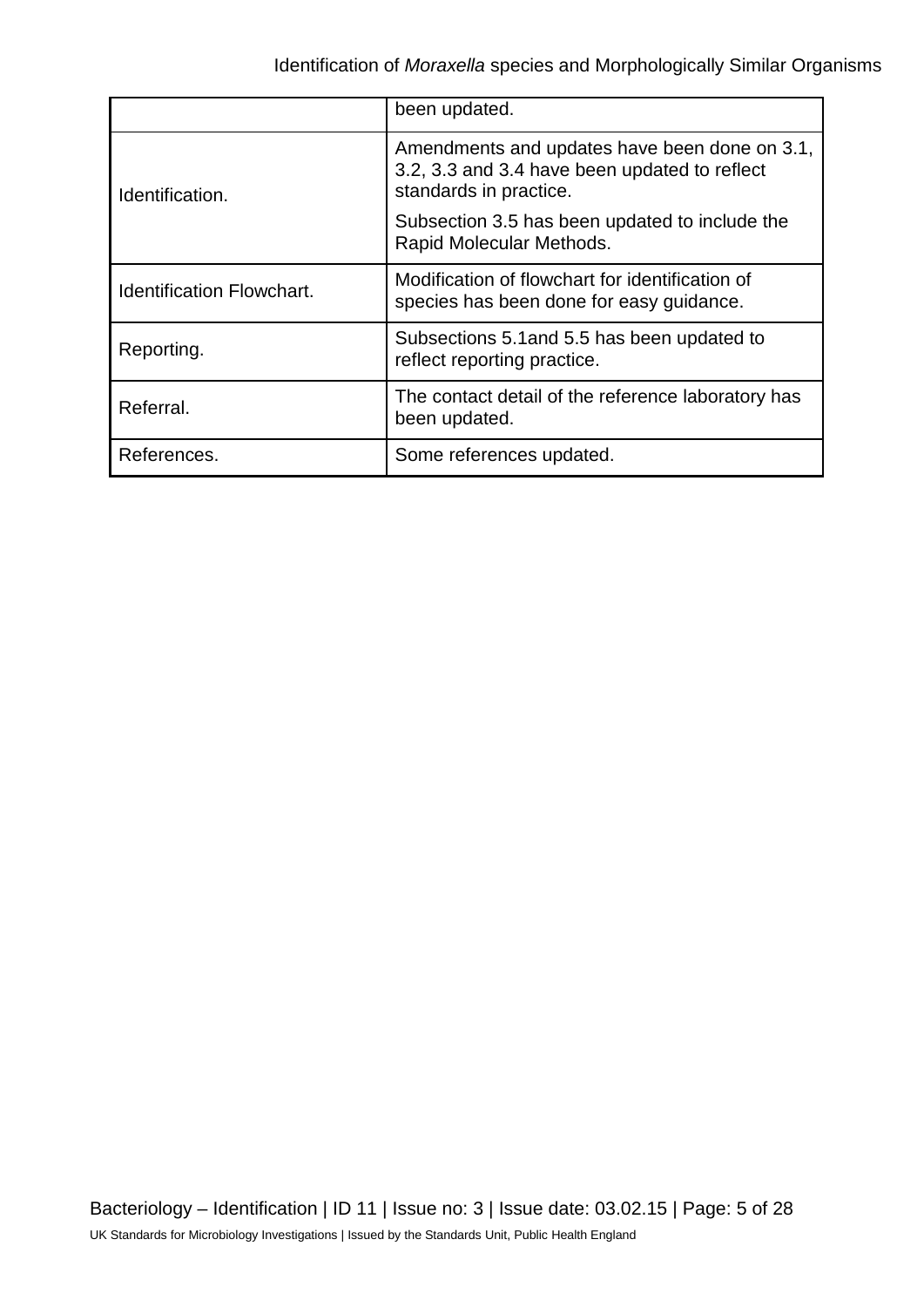## UK Standards for Microbiology Investigations<sup>[#](#page-0-0)</sup>: **Scope and Purpose**

### **Users of SMIs**

- SMIs are primarily intended as a general resource for practising professionals operating in the field of laboratory medicine and infection specialties in the UK.
- SMIs provide clinicians with information about the available test repertoire and the standard of laboratory services they should expect for the investigation of infection in their patients, as well as providing information that aids the electronic ordering of appropriate tests.
- SMIs provide commissioners of healthcare services with the appropriateness and standard of microbiology investigations they should be seeking as part of the clinical and public health care package for their population.

### **Background to SMIs**

SMIs comprise a collection of recommended algorithms and procedures covering all stages of the investigative process in microbiology from the pre-analytical (clinical syndrome) stage to the analytical (laboratory testing) and post analytical (result interpretation and reporting) stages.

Syndromic algorithms are supported by more detailed documents containing advice on the investigation of specific diseases and infections. Guidance notes cover the clinical background, differential diagnosis, and appropriate investigation of particular clinical conditions. Quality guidance notes describe laboratory processes which underpin quality, for example assay validation.

Standardisation of the diagnostic process through the application of SMIs helps to assure the equivalence of investigation strategies in different laboratories across the UK and is essential for public health surveillance, research and development activities.

## **Equal Partnership Working**

 $\overline{a}$ 

SMIs are developed in equal partnership with PHE, NHS, Royal College of Pathologists and professional societies.

The list of participating societies may be found at [https://www.gov.uk/uk-standards-for](https://www.gov.uk/uk-standards-for-microbiology-investigations-smi-quality-and-consistency-in-clinical-laboratories)[microbiology-investigations-smi-quality-and-consistency-in-clinical-laboratories.](https://www.gov.uk/uk-standards-for-microbiology-investigations-smi-quality-and-consistency-in-clinical-laboratories) Inclusion of a logo in an SMI indicates participation of the society in equal partnership and support for the objectives and process of preparing SMIs. Nominees of professional societies are members of the Steering Committee and Working Groups which develop SMIs. The views of nominees cannot be rigorously representative of the members of their nominating organisations nor the corporate views of their organisations. Nominees act as a conduit for two way reporting and dialogue. Representative views are sought through the consultation process.

SMIs are developed, reviewed and updated through a wide consultation process.

<sup>#</sup> Microbiology is used as a generic term to include the two GMC-recognised specialties of Medical Microbiology (which includes Bacteriology, Mycology and Parasitology) and Medical Virology.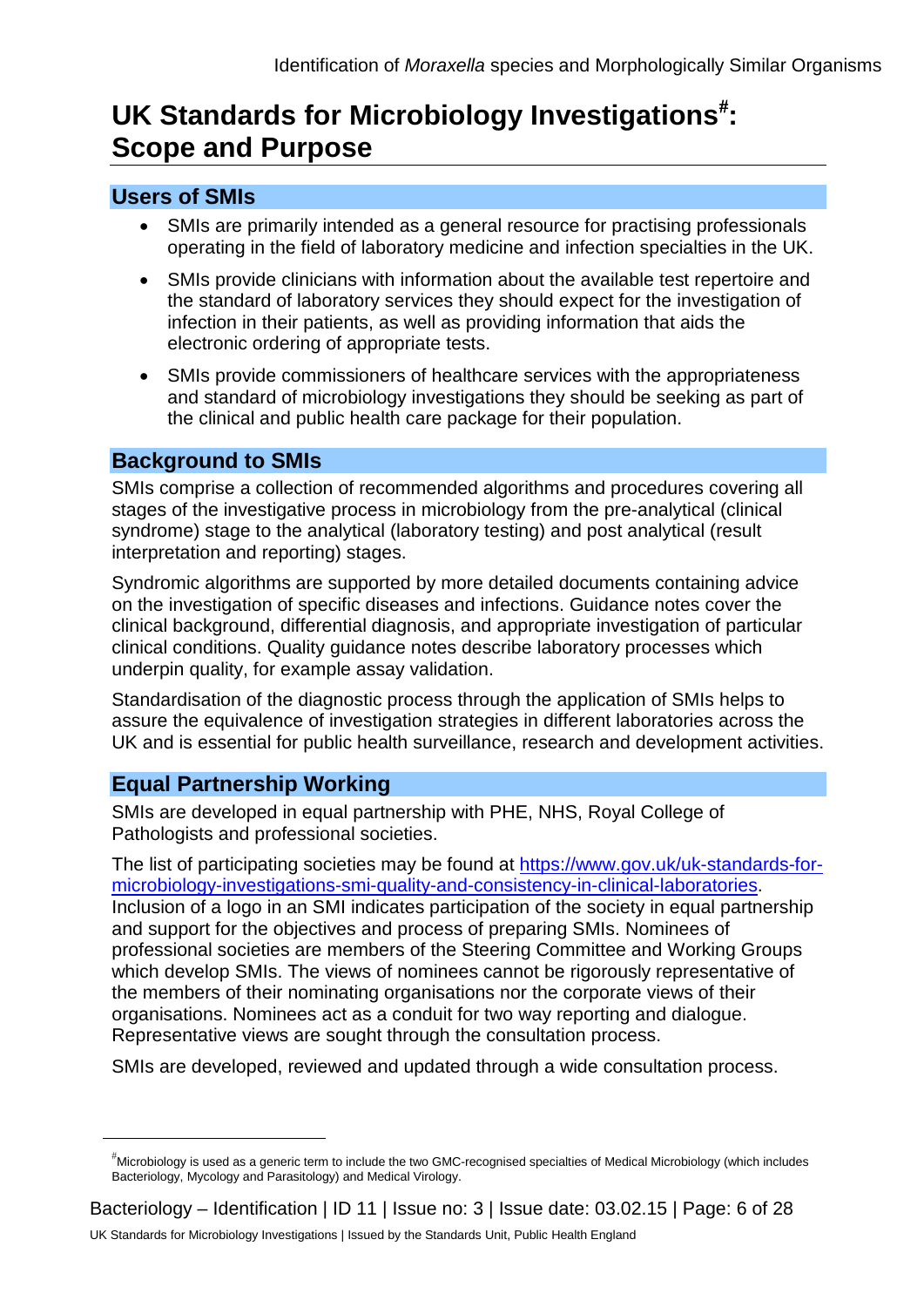### **Quality Assurance**

NICE has accredited the process used by the SMI Working Groups to produce SMIs. The accreditation is applicable to all guidance produced since October 2009. The process for the development of SMIs is certified to ISO 9001:2008.

SMIs represent a good standard of practice to which all clinical and public health microbiology laboratories in the UK are expected to work. SMIs are NICE accredited and represent neither minimum standards of practice nor the highest level of complex laboratory investigation possible. In using SMIs, laboratories should take account of local requirements and undertake additional investigations where appropriate. SMIs help laboratories to meet accreditation requirements by promoting high quality practices which are auditable. SMIs also provide a reference point for method development.

The performance of SMIs depends on competent staff and appropriate quality reagents and equipment. Laboratories should ensure that all commercial and in-house tests have been validated and shown to be fit for purpose. Laboratories should participate in external quality assessment schemes and undertake relevant internal quality control procedures.

### **Patient and Public Involvement**

The SMI Working Groups are committed to patient and public involvement in the development of SMIs. By involving the public, health professionals, scientists and voluntary organisations the resulting SMI will be robust and meet the needs of the user. An opportunity is given to members of the public to contribute to consultations through our open access website.

### **Information Governance and Equality**

PHE is a Caldicott compliant organisation. It seeks to take every possible precaution to prevent unauthorised disclosure of patient details and to ensure that patient-related records are kept under secure conditions.

The development of SMIs are subject to PHE Equality objectives [https://www.gov.uk/government/organisations/public-health-england/about/equality](https://www.gov.uk/government/organisations/public-health-england/about/equality-and-diversity)[and-diversity.](https://www.gov.uk/government/organisations/public-health-england/about/equality-and-diversity) The SMI Working Groups are committed to achieving the equality objectives by effective consultation with members of the public, partners, stakeholders and specialist interest groups.

### **Legal Statement**

Whilst every care has been taken in the preparation of SMIs, PHE and any supporting organisation, shall, to the greatest extent possible under any applicable law, exclude liability for all losses, costs, claims, damages or expenses arising out of or connected with the use of an SMI or any information contained therein. If alterations are made to an SMI, it must be made clear where and by whom such changes have been made.

The evidence base and microbial taxonomy for the SMI is as complete as possible at the time of issue. Any omissions and new material will be considered at the next review. These standards can only be superseded by revisions of the standard, legislative action, or by NICE accredited guidance.

SMIs are Crown copyright which should be acknowledged where appropriate.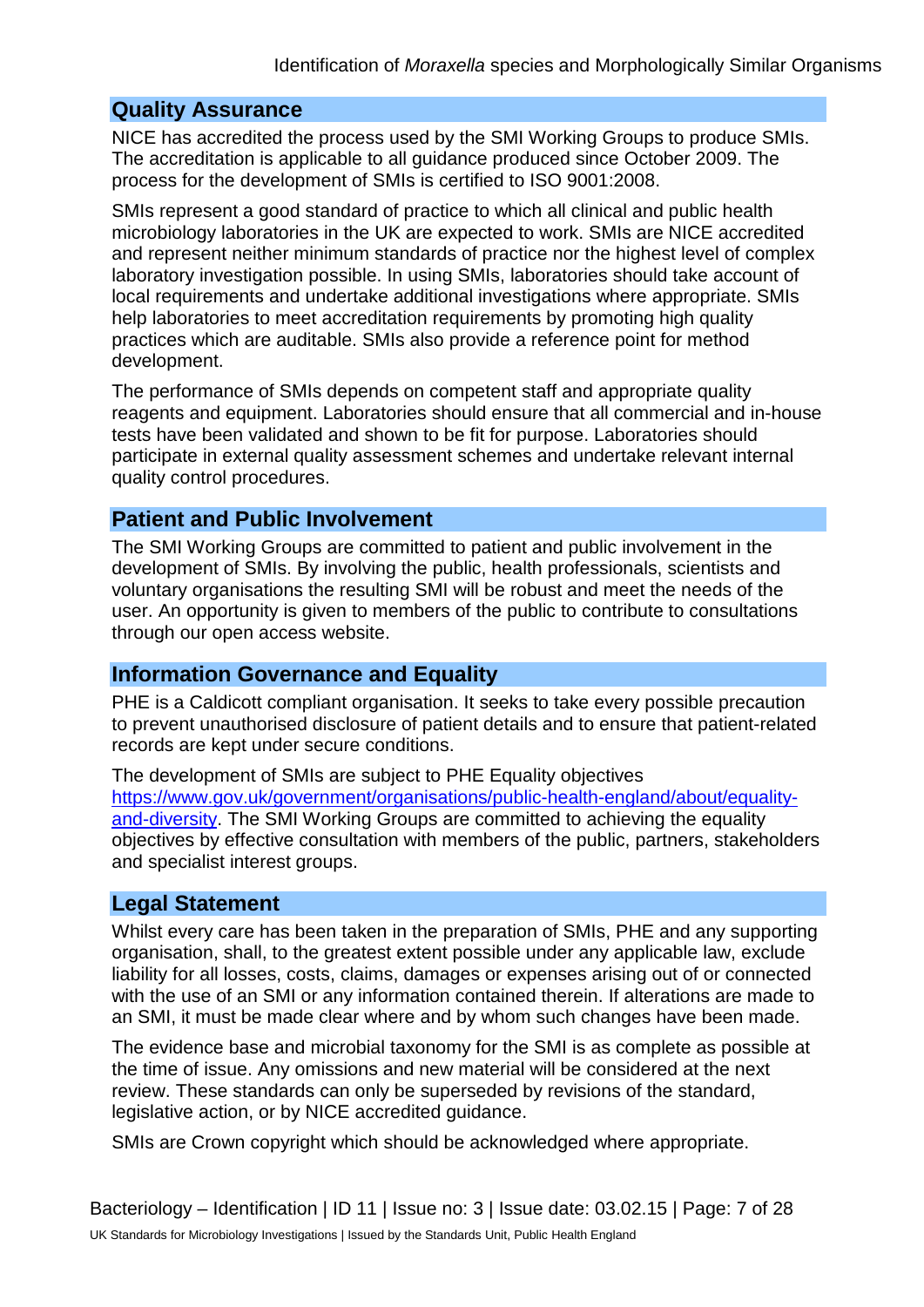### **Suggested Citation for this Document**

Public Health England. (2015). Identification of Moraxella species and Morphologically Similar Organisms. UK Standards for Microbiology Investigations. ID 11 Issue 3. [https://www.gov.uk/uk-standards-for-microbiology-investigations-smi-quality-and](https://www.gov.uk/uk-standards-for-microbiology-investigations-smi-quality-and-consistency-in-clinical-laboratories)[consistency-in-clinical-laboratories](https://www.gov.uk/uk-standards-for-microbiology-investigations-smi-quality-and-consistency-in-clinical-laboratories)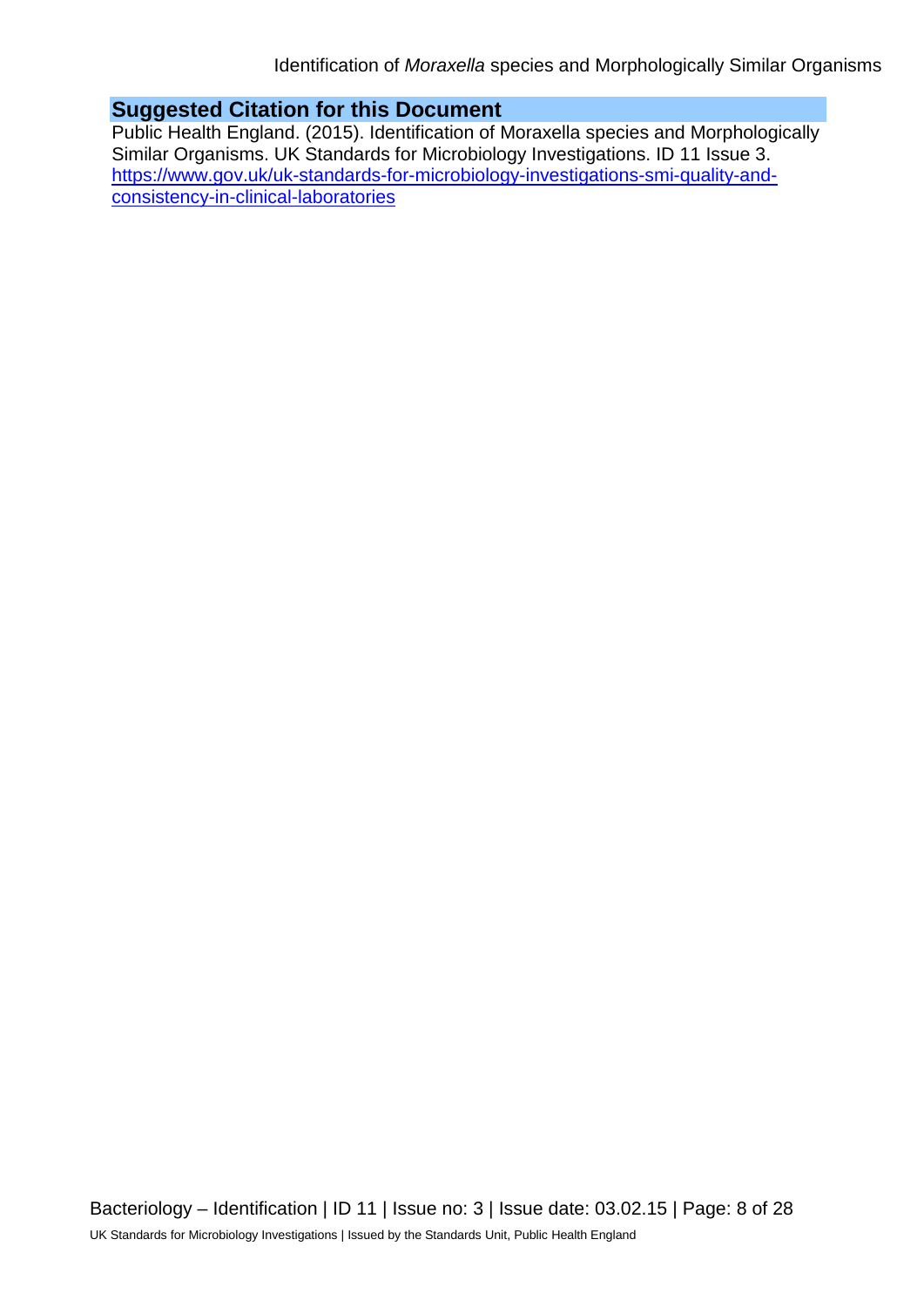## **Scope of Document**

This SMI describes the identification of *Moraxella* species and those species which are morphologically similar.

To differentiate *Moraxella* species from *Neisseria* species see ID 6 – [Identification of](https://www.gov.uk/government/collections/standards-for-microbiology-investigations-smi#identification)  *[Neisseria](https://www.gov.uk/government/collections/standards-for-microbiology-investigations-smi#identification)* species.

*Acinetobacter* species may also be misidentified as *Moraxella* species and their identification is described in ID 17 - [Identification of](https://www.gov.uk/government/collections/standards-for-microbiology-investigations-smi#identification) *Pseudomonas* species and [morphologically similar organisms.](https://www.gov.uk/government/collections/standards-for-microbiology-investigations-smi#identification)

The *Kingella* species is described in ID 12 - [Identification of](https://www.gov.uk/government/collections/standards-for-microbiology-investigations-smi#identification) *Haemophilus* species and [the HACEK Group of Organisms.](https://www.gov.uk/government/collections/standards-for-microbiology-investigations-smi#identification)

This SMI should be used in conjunction with other SMIs.

## **Introduction**

### **Taxonomy**

The genera *Moraxella* (including the former *Branhamella*), *Acinetobacter*, *Psychrobacter*, *Alkanindiges*, *Enhydrobacter*, *Paraperlucidibaca* and *Perlucidibaca* currently belong to the family Moraxellaceae.

The *Moraxella* genus currently contains 22 different species, including *M. catarrhalis*, *M. bovis, M. lacunata, M. osloensis, M. nonliquefaciens, M. atlantae, M. lincolnii, M. ovis, M. caviae, M. canis, M. equi, M. cuniculi, M. caprae, M. anatipestifer, M. bovoculi, M. oblonga, M. phenylpyruvica, M. pluranimalium, M. porci, M. saccharolytica, M. urethralis* and *M. boevrei*, which colonize both humans and animals<sup>1</sup>. The genus is under constant revision, with recent taxonomic restructuring placing the bacterial species in different genera, eg *Moraxella phenylpyruvica* as formerly known has been moved into the genus *Psychrobacter* as *Psychrobacter phenylpyruvica* and *Moraxella urethralis* in the *Oligella* genus as *Oligella urethralis. M. anatipestifer* has also been reclassified to the genus *Riemerella* as *Riemerella anatipestifer*.

## **Characteristics**

## **Genus** *Moraxella***2,3**

*Moraxella* species are Gram negative rods or cocci, but often with a tendency to resist decolourisation. The rods are often very short and plump, approaching a coccus shape 1.0 - 1.5 x 1.5 - 2.5µm. Cells usually occur in pairs or short chains with one plane of division. Pleomorphism is enhanced by lack of oxygen and by incubation at temperatures above the optimum. The medically important species (rod-shaped) are *M. atlantae, M. lacunata, M. nonliquefaciens* and *M. osloensis.*

The cocci are usually smaller (0.6 - 1.0µm in diameter) and occur singly or in pairs with adjacent sides flattened, and sometimes tetrads are formed. There is one medically important species, *M. catarrhalis*.

Cells may be capsulated. They are non-motile and aerobic, but some strains may grow weakly under anaerobic conditions. Most species except *Moraxella osloensis* are nutritionally fastidious and growth on standard media may be poor or fail; some are

Bacteriology – Identification | ID 11 | Issue no: 3 | Issue date: 03.02.15 | Page: 9 of 28 UK Standards for Microbiology Investigations | Issued by the Standards Unit, Public Health England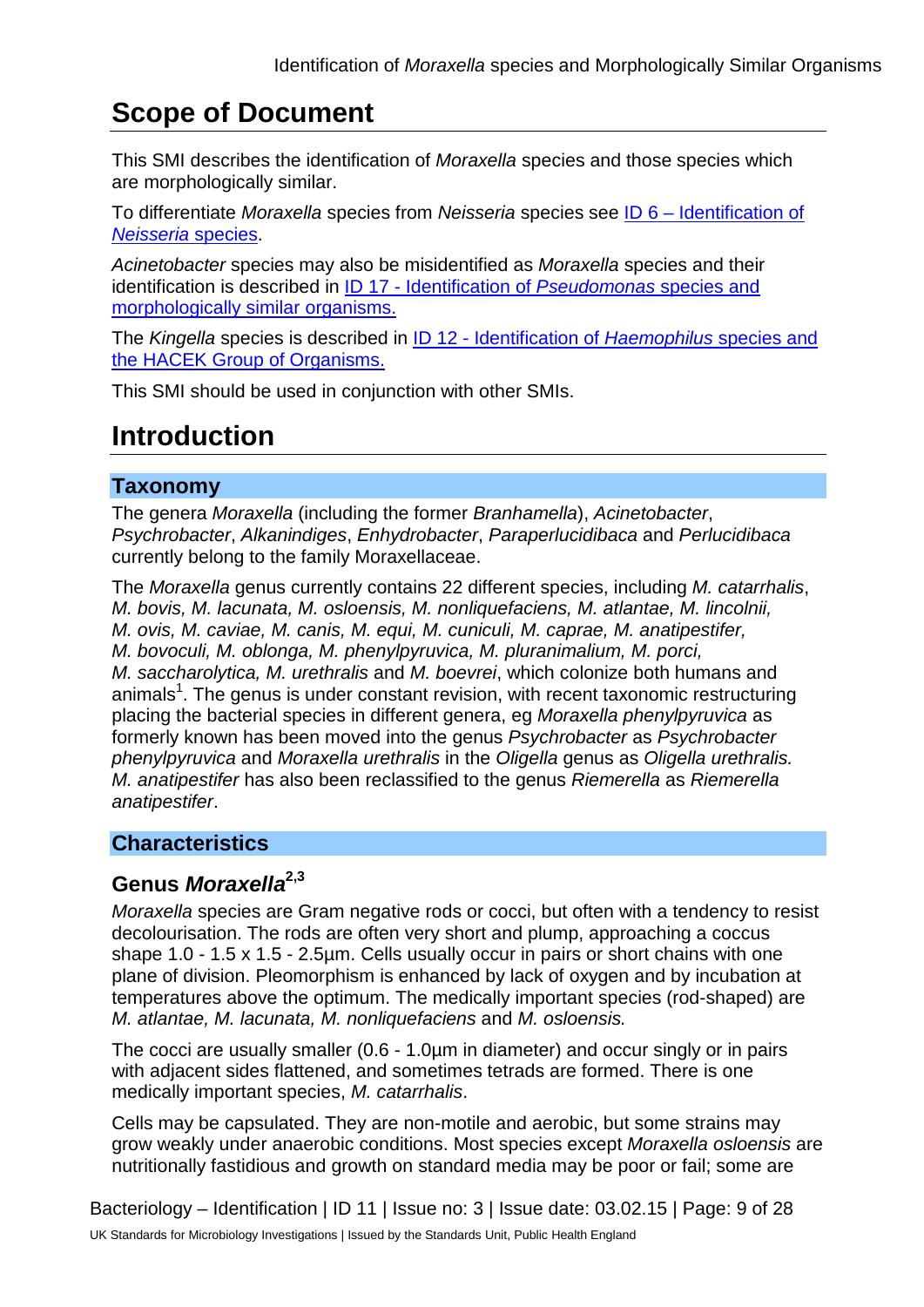stimulated significantly by fatty acids (bile salts, Tween 80). The optimum growth temperature is 33 - 35°C. *Moraxella* species are usually catalase and oxidase positive and do not produce acid from carbohydrates. Nitrate may or may not be reduced.

Common characteristics of the *Moraxella* genus include a lack of colony pigmentation; Gram negative staining coccobacillus and *Bacillus* morphology (except *M. catarrhalis*, which exhibits a coccoid morphology).

*Moraxella* species have been isolated from the conjunctiva, upper respiratory tract, blood, inflammatory secretions of the middle ear, maxillary sinus, bronchial aspirate, nasal cavity, spleen, cerebrospinal fluid, genitourethral tract, joints and bursa of humans.

#### **The medically important** *Moraxella* **species are:**

#### *M. atlantae***<sup>4</sup>**

They are variably sized, often plump, diplococcobacillary to distinctly rod-shaped cells (average 1.0 x 2.0µm), with little tendency to grow in longer chains and to resist decolourisation. They are often fimbriated and not encapsulated. They are also not pigmented and are non-motile. The optimal growth temperatures are 33 - 37°C and are strictly aerobic.

Colonies are usually small, non-haemolytic, slightly opaque, 0.5mm in diameter and show spreading and pitting of the agar. Two main colony variants occur, one hemispherical with an even outline, the other more flat or with irregular margin, and with a tendency to form a spreading zone. Pitting of the agar, more pronounced beneath the latter colony variant.

They are positive for oxidase and catalase tests but are negative for acid production from carbohydrates, nitrate and nitrite reduction, urease, indole and  $H_2S$  production.

*M. atlantae* have been isolated from human blood, cerebrospinal fluid and spleen.

### *M. lacunata***<sup>5</sup>**

Cells are medium thick to plump rods, 0.8 - 1.2µm in diameter, occurring in diploid pairs and chains. They have the tendency to lose their Gram negative staining characteristics when left out for days and to retain these new characteristics on subsequent blood agar transfers. They are frequently pleomorphic and may form narrow capsules. Colonies are small (0.1 - 0.3mm in diameter), translucent to semiopaque, form dark haloes on chocolate agar and pitting of the agar is common. On blood agar, no haemolysis is observed. Some strains of *M. lacunata* are haemolytic.

They are positive for oxidase and catalase tests and negative for indole production.

*M. lacunata* has been isolated from the human eye and from knee infections (synovial fluid)<sup>6</sup>.

### *M. nonliquefaciens***<sup>7</sup>**

Cells are plump rods with obtuse, often nearly square ends, often very short diplobacilli, occasionally occurring in short chains. Diplococcus-like forms are frequent. They may be encapsulated and have no endospores. They are strictly aerobic and optimal growth is at 33 - 37°C. Colonies of *M. nonliquefaciens* are small (0.5 - 1mm in diameter), low convex or nearly flat, smooth, translucent to semi-opaque on blood agar after 24hr and the colonies will occasionally spread and pit the agar. They are unpigmented, non-haemolytic and have a soft or friable consistency. Some strains are strongly mucoid with large, domed, shiny and viscous colonies.

Bacteriology – Identification | ID 11 | Issue no: 3 | Issue date: 03.02.15 | Page: 10 of 28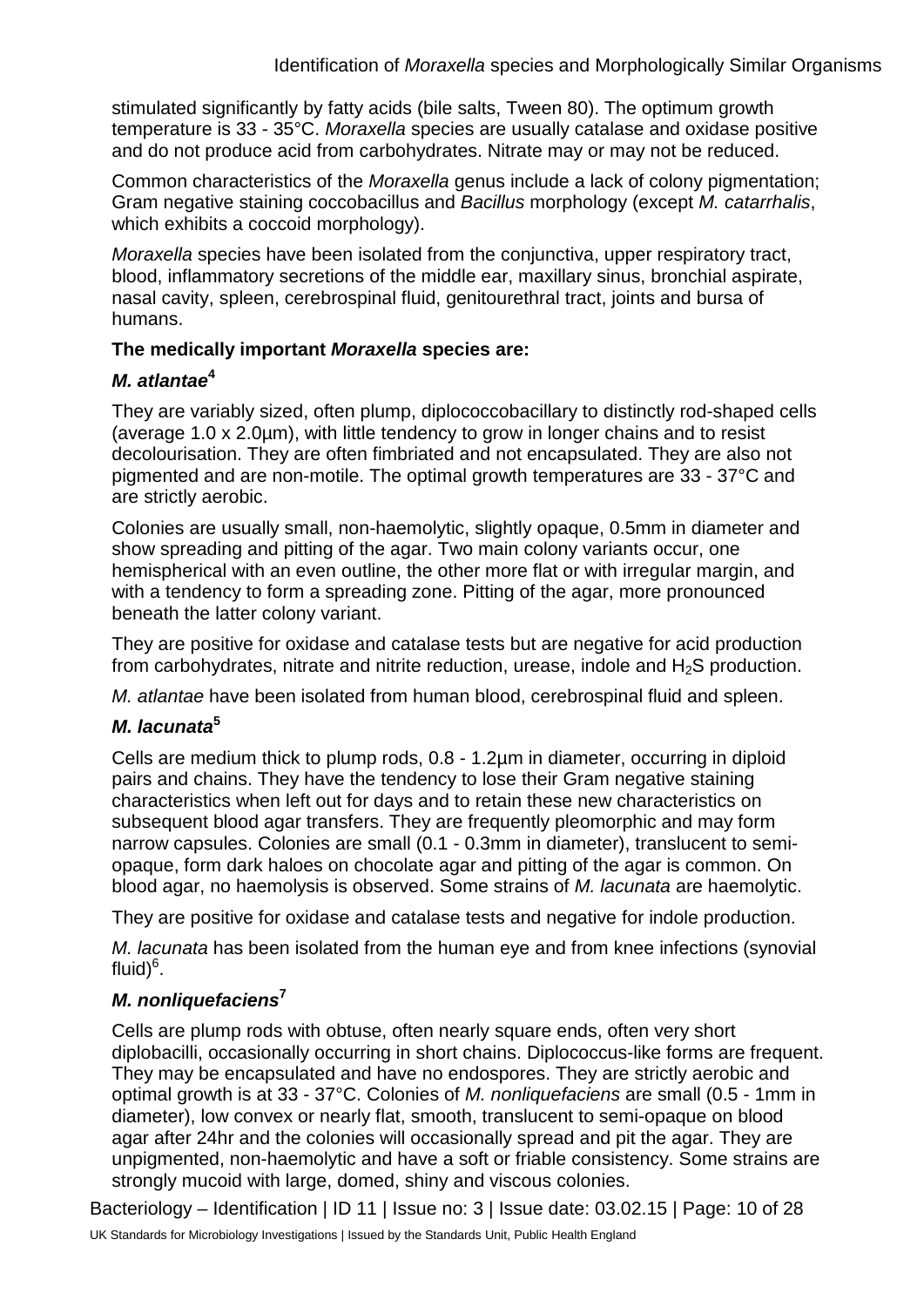They are positive for catalase and oxidase tests, nitrate reduction; and negative for acid production from carbohydrates, gelatin liquefaction, indole and H<sub>2</sub>S production. Some strains split urea immediately after isolation, but this property is lost in subculture.

They have been isolated from the human respiratory tract but most frequently the nose.

### *M. lincolnii***<sup>8</sup>**

Cells are coccus-like to plump rods 1 - 1.5µm wide and 1.5 - 2.5µm long. The cells often occur in pairs and may form short chains. After 2 days of incubation, colonies are whitish, smooth, convex, and circular and have a diameter of 1 to 3mm. The colonies of some strains may have a flattened edge. There is no haemolysis and no production of pigment or odour. They grow under aerobic, capnophilic, or microaerobic conditions but not anaerobically. They grow on blood agar or nutrient agar. Optimal growth occurs at 28 to 33°C. Growth also occurs at 36 - 37°C, but not at 42°C. Growth occurs in the absence of NaCl and they are positive for oxidase and catalase activities. Most strains reduce nitrites. No fermentation or oxidation of D-glucose.

There are negative for acid production from D-glucose, maltose, D-fructose, or sucrose; urease, DNase, or β-galactosidase activity, nitrate reduction, liquefaction of gelatin, proteolysis on Loeffler slants, hydrolysis of Tween 80, or indole production. All strains are susceptible to penicillin (10µg discs).

*M. lincolnii* has been isolated mainly from the respiratory tract of humans.

### *M. osloensis***<sup>7</sup>**

Cells are like *M. nonliquefaciens* although some strains show a more fusiform or lanceolate shape, others show a preponderance of diplococcal cells. They are nonmotile, non-spore-producing, non-encapsulated. They are strictly aerobic and optimal growth is at 33 - 37°C. Colonies of *M. osloensis* and *M. lincolnii* are similar in appearance, but pitting of the agar is rare and they have a soft or coherent consistency and are unpigmented. Nitrates may or may not be reduced to nitrites. They are negative for urease activity except for irregular reactions which may be observed in fresh isolates.

Strains have been isolated from genito-urinary tract, blood, spinal fluid, chest fluid, and nose, but seem to be rare in respiratory tract.

### *M. catarrhalis* (Previously known as *Branhamella catarrhalis*)<sup>9</sup>

*M. catarrhalis* appears as extracelluar, kidney-shaped diplococci, measuring 0.5 - 1.5µm in diameter on Gram stained clinical specimens. They grow well on blood agar as well as chocolate agar but not on MacConkey agar. On blood agar, colonies are non-haemolytic, grey to white, opaque, smooth, dry, and 1 - 3mm in diameter after 24hr incubation and on chocolate agar; colonies are pinkish brown, resembling *Neisseria gonorrhoeae* colonies. Colonies remain intact when pushed across the surface of the agar and are unpigmented.

*Moraxella catarrhalis* is the most frequently isolated species of *Moraxella* and can be differentiated from *Neisseria* species by the tributyrin test: *M. catarrhalis* is positive and *Neisseria* species are negative<sup>10-12</sup>. However, as the tributyrin test is positive for *Moraxella* species other than *M. catarrhalis,* it cannot be used alone to differentiate among the *Moraxella* species<sup>10-12</sup>.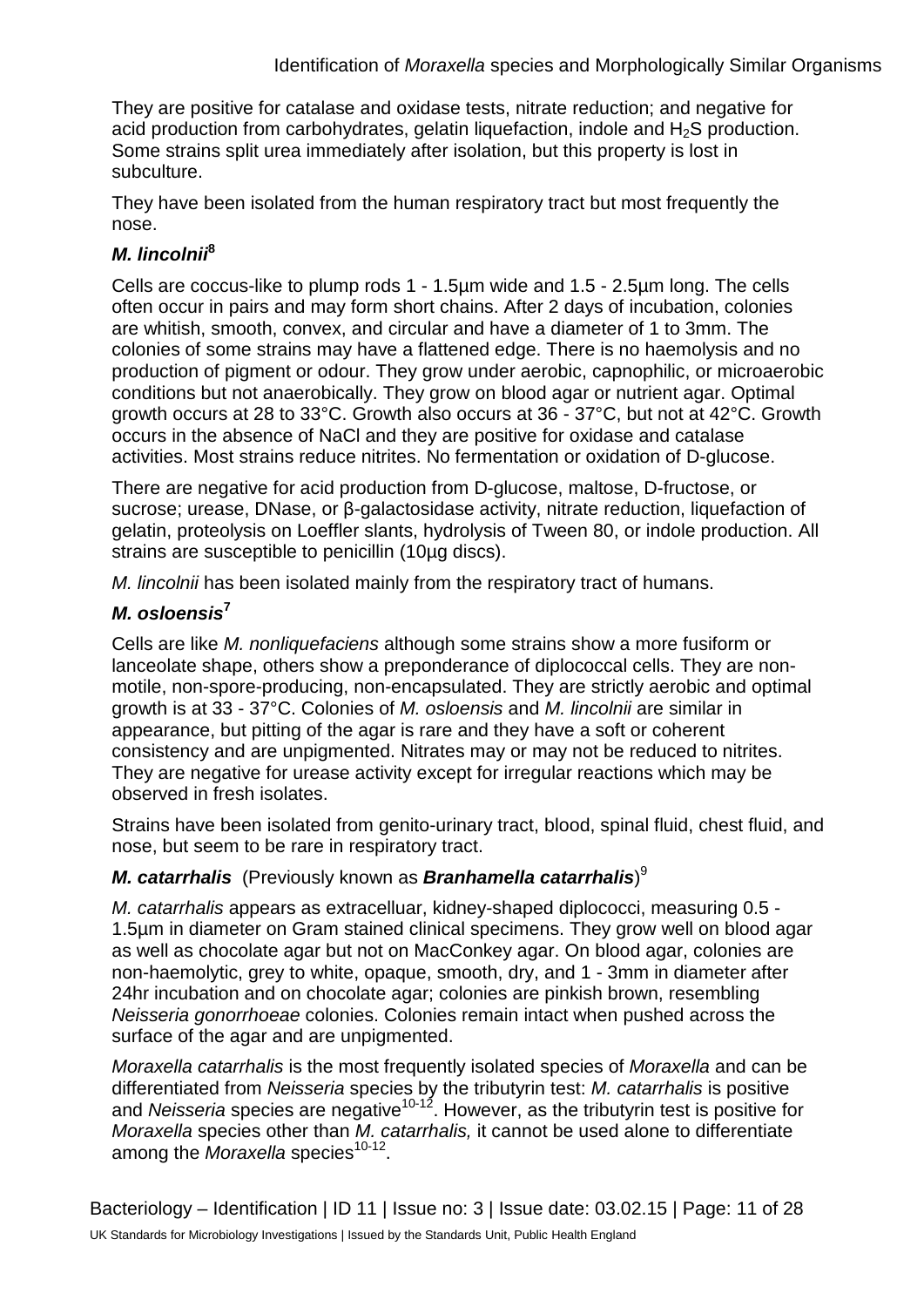They are positive for oxidase test, DNase production, and reduction of nitrates to nitrites and negative to failure to produce acid from glucose, maltose, sucrose, lactose, and fructose.

Most strains of *M. catarrhalis* are β-lactamase positive<sup>9</sup>.

It has been isolated from nasopharynx, throat, ear effusions and sinus aspirates<sup>13</sup>.

### **Other Morphologically Similar Organisms are:**

### *Oligella* **species<sup>2</sup>**

They are small rods, mostly not exceeding 1µm and often occurring in pairs. The cells lack the plumpness of moraxellas. They are non-capsulated, non-spore-forming and mostly non-motile, but some strains of *O. ureolytica* are peritrichously flagellated. They are aerobic and grow on nutrient agar but with the addition of yeast, autolysate, serum or blood. Colonies on blood agar develop rather slowly and more overtly white than all recognised species of *Moraxella*. No pigments or odour are produced. They are also non-haemolytic.

*Oligella* species are oxidase positive and usually catalase positive and neither ferment or oxidise carbohydrates.

They are mainly isolated from the genitourinary tract of humans.

There are currently only 2 species in this genus; *O. ureolytica* (previously known as CDC group IVe) and *O. urethralis*14.

#### *O. ureolytica*

Previously known as CDC group IVe. They do not grow at 42°C and 31 - 79% of strains are motile by means of long peritrichous flagella. *Oligella ureolytica* grows slowly on blood agar producing pinpoint colonies after 24hrs and large colonies only after three days incubation. Colonies are white, opaque, entire and non-haemolytic. It is oxidase positive and motile*. Oligella urethralis* is similar to *Moraxella* and *Acinetobacter* species in that isolates are coccobacillary, oxidase negative and nonmotile.

*Oligella urethralis* can also grow in the presence of 3% NaCl and are positive for urease test. Some strains are positive for nitrate reduction as well as denitrification. They also utilize *p*- hydroxybenzoate as a carbon source for growth. Isolated from human urine $15$ .

### *O. urethralis*

Previously classified as *Moraxella urethralis*. They are non-motile and grow at 42°C. They can also grow in the presence of 3% NaCl and are negative for nitrate reduction and urease test. They do not utilize p- hydroxybenzoate as a carbon source for growth. *O. urethralis* has been isolated from urine, the urinary tract, and also the ear<sup>15</sup>.

### *Kingella* **species**

There are currently 4 valid species in this genus: *K. denitrificans*, *K. kingae*, *K. oralis* and *K. potus*16. *K. indologenes* has been reclassified to the genus *Suttonella* as *Suttonella indologenes*17.

*Kingella species are straight rods, 1.0um in length with rounded or square ends. They* occur in pairs and sometimes short chains. Endospores are not formed. Cells are Gram negative, but tend to resist decolourization. Two types of colonies occur on blood agar; a spreading, corroding type and a smooth, convex type. It does not

Bacteriology – Identification | ID 11 | Issue no: 3 | Issue date: 03.02.15 | Page: 12 of 28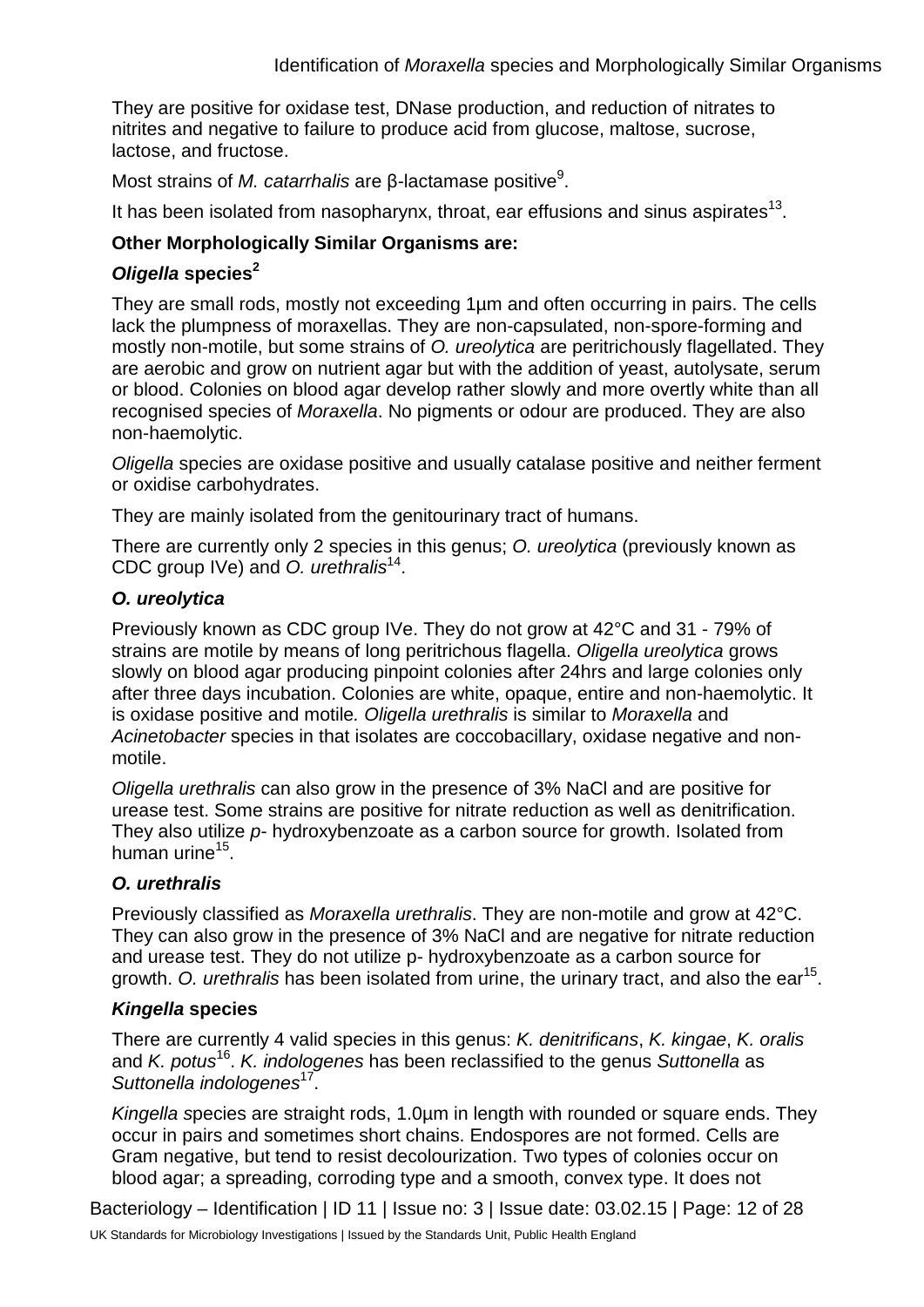require X or V factors. Growth is aerobic or facultatively anaerobic. The optimum growth temperature is 33 - 37 $^{\circ}$ C<sup>2</sup>.

They are non-motile, oxidase positive, catalase negative and urease negative. Glucose and other carbohydrates are fermented with the production of acid but not gas.

*Kingella* species may grow on *Neisseria* selective agar and therefore may be misidentified as pathogenic *Neisseria* species. They can be differentiated from *Moraxella* and *Neisseria* species by a catalase test. Most *Kingella* species are catalase negative; *Moraxella* and most *Neisseria* species (except *Neisseria elongata*) are catalase positive.

### *K. denitrificans***<sup>18</sup>**

Previously designated CDC group TM-1. They are plump rods 1.0µm in width. Small, translucent non-haemolytic colonies are produced on blood agar after 48hr of incubation at 37°C. Colonies may show pitting of the medium. Growth occurs anaerobically on blood agar. They are positive for oxidase, growth at 30 and 37°C, fermentative result in the O/F test, acid production from glucose, nitrate reduction, nitrite reduction, and production of gas from nitrite.

They are also negative for catalase, growth at 5 and 45°C, growth in the presence of 4 and 6% NaCl, growth on β-hydroxybutyrate in mineral medium, acid production from maltose unless serum was present, starch hydrolysis and urease production. Isolated in the respiratory tract of man<sup>19</sup>.

## *K. kingae***<sup>20</sup>**

The cells are coccoid to medium-sized rods, very much like those of *Moraxella* but slightly smaller, have square ends, and occur in pairs and short chains. They are Gram negative, with some tendency to resist decolourisation. They are also nonmotile, non-encapsulated and no endospores are produced. On blood agar, two types of colonies occur; colonies of freshly isolated strains appear as small depressions, 0.1 - 0.5mm in diameter, with a small central papilla initially but after 2 or more days incubation, there is considerable spreading growth and thin granular zones of growth often surround the colonies. Colonies when scraped shows corrosion marks on the agar surface. The second colony, which often arises in subcultures of the first type, is small, delicate, translucent or slightly opaque, 0.1 - 0.6mm in diameter after 20hr on blood agar, low hemispherical, and smooth. On further incubation, the colonies increase in size but there is no evidence of corrosion or spreading. Both types of colonies are surrounded by distinct zones of β-haemolysis; their consistencies are soft or coherent and are not pigmented.

They are aerobic and grow at room temperature but their optimal growth is at 33 - 37°C. They are relatively fastidious and growth on high quality nutrient agar is as good as that on blood agar.

*K. kingae* are negative for catalase and urease tests. No acid is produced from fructose, lactose, saccharose, arabinose, xylose, rhamnose, mannitol, dulcitol, sorbitol, or glycerol. Gelatin and serum are not liquefied. Nitrates are either not reduced or slightly reduced.

They are parasitic on human mucous membranes. Strains have been isolated from throat, nose, blood, bone lesions and joints.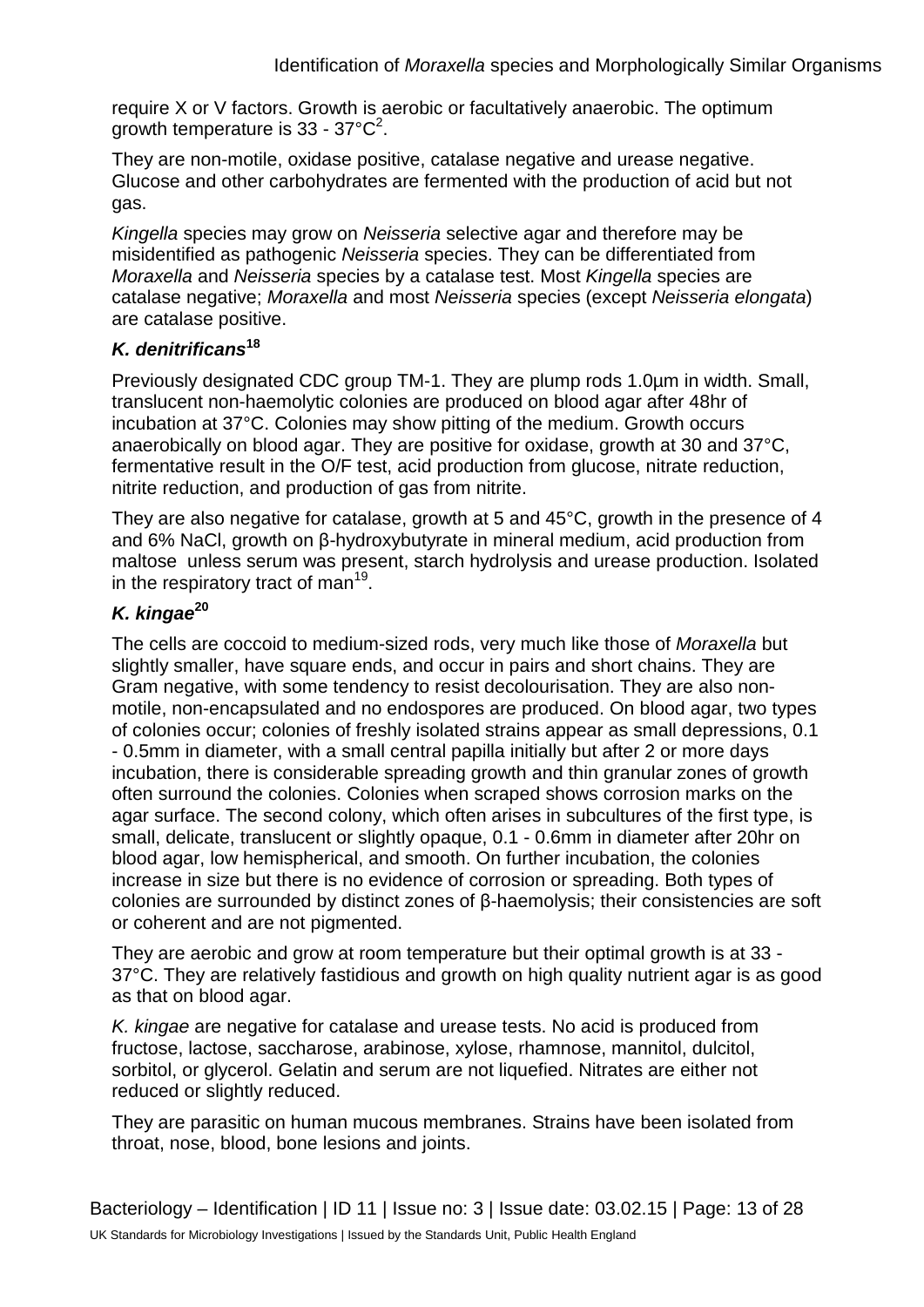## *K. oralis***<sup>21</sup>**

They are rods or coccobacilli approximately 0.6 - 0.7µm in diameter by 1 - 3µm long with rounded ends. Cells can form pairs or chains. Cells have monopolar fimbriae up to 10µm long. There is a tendency to resist Gram decolourisation. Not motile by means of flagella, but cells form spreading colonies. They are aerobic or facultatively anaerobic. Growth is supported by 5% sheep blood agar supplemented with 5mg of haemin per litre and 0.5µg of menadione per mL in both anaerobic and aerobic environments with  $CO<sub>2</sub>$ . They do not grow on MacConkey agar. Colonies are round with slightly irregular borders and flat to umbonate, and each colony has a granular periphery. Colonies appear to corrode the agar surface. They are positive for oxidase test and negative for nitrate, nitrite, indole, urease and aesculin hydrolysis tests. Acid is not produced from lactose, maltose, mannitol, sucrose, and xylose.

The habitat of *K. oralis* appears to be human dental plaque and has been isolated from a supragingival plaque sample from a patient with adult periodontitis.

## *K. potus***<sup>22</sup>**

They are aerobic, DNase positive, oxidase positive, and catalase negative. Colonies are circular, low convex, yellow- pigmented, smooth, entire, approximately 1.5 - 2mm in diameter, and friable on Columbia blood agar after 48hr of incubation at 37°C. Colonies are non-haemolytic. Non-diffusible yellow pigments are produced. Nitrate and nitrite are not reduced. Aesculin and urea are not hydrolysed. Indole is not produced. Acid is not produced from fructose, glucose, mannose, mannitol, maltose, lactose, or sucrose. No alkaline phosphatase, α-glycosidase, β-galactosidase, or βglucuronidase activity is detected. This has been isolated from a human wound caused by a bite from a kinkajou.

Tests that are useful in distinguishing *Kingella potus* from other *Kingella* species and members of the genus *Neisseria* are DNase test and its ability to pigment.

### *Psychrobacter* **species 5,23**

*Psychrobacter* cells are non-motile, Gram negative coccobacilli which are often found as diploforms, measuring 0.9-1.3 x 1.5-3.8µm. The organisms are oxidase positive, with a strictly oxidative metabolism and demonstrate a moderate halotolerance.

Unlike the moraxellae, many *Psychrobacter* species are able to form acid aerobically from glucose and several other sugars. They are able to grow at 5°C and have optimal temperature near 25°C. They are generally unable to grow at 35 - 37°C although some strains have an optimal growth temperature of 35 - 37°C. Colonies on heart infusion agar are cream-coloured, unpigmented, smooth and opaque with a buttery consistency. Some *Psychrobacter* species isolates can be occasionally pale pink, possibly owing to accumulated cytochrome proteins. They are also positive catalase and tributyrin esterase, and susceptible to colistin, but negative for alkaline phosphatase, trypsin, pyrrolidonyl aminopeptidase, production of indole, β-galactosidase (ONPG), gelatin, aesculin hydrolase and arginine dihydrolase, and for growth at 42°C.

Their habitats range from glacier mud in Antarctica to human tissues, making them interesting organisms for the medical profession as well as microbiological and environmental research.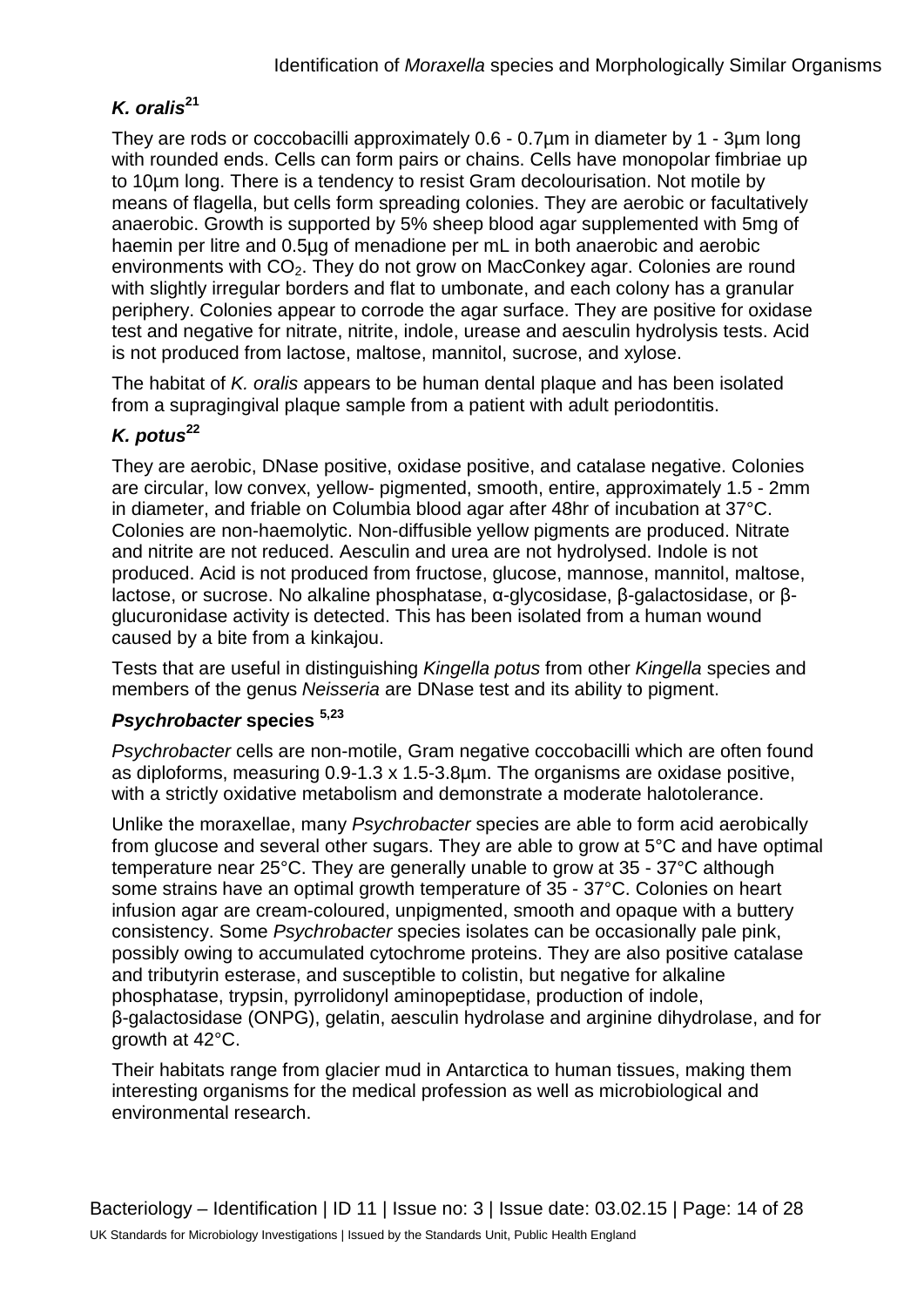There are currently 34 valid species and 6 of which have been isolated from humans24. They are as follows; *P. arenosus*, *P. immobilis, P. faecalis, P. phenylpyruvicus, P. pulmonis* and *P. sanguinis.*

### *P. arenosus***25,26**

They are aerobic, non-pigmented, non-spore-forming, ovoid cells (1.4 - 1.7µm long and 0.6 - 0.8µm in diameter). They are psychrotolerant and grow at 4 - 37°C, with an optimum growth temperature of 25 - 28°C. They do not grow at 39 or 40°C. They also grow at pH 5.0–10.0, with optimum growth at pH 6.0– 9.0. Sodium ions are not required for growth; growth occurs in 0–10% (w/v) NaCl, but not in 12% NaCl. On blood agar, colonies are monomorphic, small, and grey and on tryptic soy agar, colonies are opaque, circular, convex, and cream coloured.

Acid is formed from D-glucose, rhamnose, galactose, lactose and arabinose. They are positive for oxidase and catalase tests but negative for urease, indole production, hydrolysis of aesculin and gelatin and utilization of glucose, arabinose, mannose, maltose and mannitol.

*P. arenosus* was originally isolated from a marine sediment sand sample from the Sea of Japan, Russian territorial waters but has been recently isolated from a contaminated erythrocyte unit and blood of a patient undergoing transfusion after patient fell ill.

### *P. immobilis***<sup>27</sup>**

They are plump coccobacilli frequently showing diploforms. They grow at temperatures from 5 - 25°C but fail to grow at 35 - 37°C. Acid is formed aerobically from glucose, mannose, galactose, arabinose, xylose, and rhamnose but is not formed from fructose, maltose, or sucrose. They are positive for nitrate, deamination of phenylalanine and tryptophan and urease test and negative for starch, gelatin, and serum hydrolysis and indole and H<sub>2</sub>S production.

*P. immobilis* has been isolated from sources such as the eye, brain tissue, urethra, cerebral spinal fluid, and blood, leading some scientists to suspect that these bacteria may be the cause of opportunistic infections in some patients. The clinical manifestation of this species is virtually unknown, although it has been isolated in patients with meningitis, AIDS and other infections.

## *P. faecalis***<sup>28</sup>**

Cells are straight rods, 0.8 - 1.2 x 1.0 - 2.0µm. Cells occur singly and are non-motile, Gram negative, oxidase positive and catalase positive, with an oxidative, chemoheterotrophic metabolism. On nutrient agar, colonies are circular, opaque, slightly raised and beige with entire margins. No growth is observed at 45 or 55°C on nutrient agar. They are negative for indole production, urease, arginine dihydrolase, lysine decarboxylase, ornithine decarboxylase and growth on Simmons' citrate. They are also saccharolytic with acid production from glucose, arabinose, lactose, galactose, melibiose, cellobiose, maltose and xylose but not from mannitol. Acid is also produced from ethylene glycol.

*P. faecalis* and *P. pulmonis* are urease negative and nitrite reductase positive, which easily differentiates them from *P. phenylpyruvicus* and *P. immobilis*.

It has been isolated in clinical specimens from humans, such as wound, nasopharynx, pus, pleural fluid, conjunctival secretions and lymph node.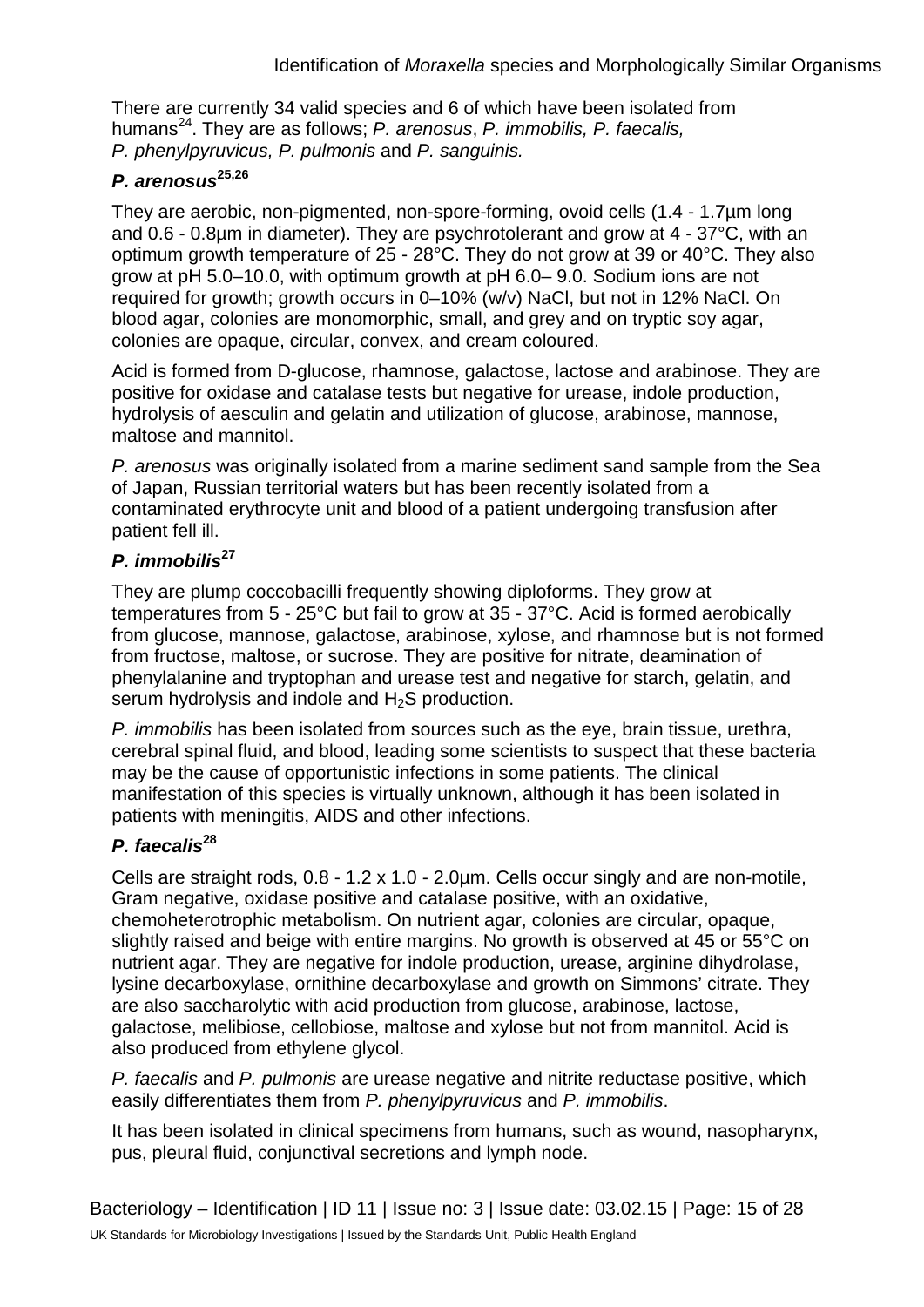### *P. phenylpyruvicus***<sup>29</sup>**

They are coccoid, oxidase positive, non-motile bacteria which are psychrotolerant and halotolerant .The optimal growth temperature is 10°C and do not grow at 30°C or higher. Growth of *P. phenylpyruvicus* is drastically enhanced by addition of 1% Tween 80 to the medium. Cream coloured colonies which were circular, slightly convex, and about 2 - 4mm in diameter appeared on the isolation plates after 3 to 7 days.

They are positive for catalase and oxidase; growth at 4 - 15°C; tolerance to 6.5% NaCL; production of C8 esterase, alanine arylamidase, and leucine arylamidase; hydrolysis of uric acid and Tween 80; and utilization of butyrate, L-asparagine, L-glutamate, and L-proline as sole carbon and energy sources. 90 - 100% of the strains of *P. phenylpyruvicus* are urease positive. They are negative for nitrate reduction, Simmons citrate test and acid production from L-Arabinose, D-xylose, and D-raffinose D-mannose, cellobiose, D-melibiose, and N-acetylglucosamine.

*Brucella* species can be misidentified as *P. phenylpyruvicus* in some commercial identification kits $30$ .

*P. phenylpyruvicus* has been isolated from human blood and cerebrospinal fluid.

## *P. pulmonis***<sup>31</sup>**

They are non-motile, coccus-shaped cells that are catalase and oxidase positive. They are strictly aerobic and on blood agar at 37°C, they form non-pigmented, smooth colonies. Growth does not occur on MacConkey agar.

They are positive for growth in 6.5% NaCl, nitrate reduction, and production of acetoin and are negative to urea, gelatin and aesculin hydrolysis; production of indole or  $H_2S$ and production of acid from glucose, mannitol, inositol, sorbitol, rhamnose, sucrose, melibiose, amygdalin or arabinose.

*P. pulmonis* has been isolated from human blood.

### *P. sanguinis***<sup>32</sup>**

They are non-haemolytic, non-motile, non-pigmented, non-sporulating coccobacilli (0.5 - 1.0µm wide and 1.0 - 2.0µm long). Colonies are 1 - 2mm in diameter, moist, non-pigmented, circular and smooth with entire margins. Grows at 4 - 37°C (optimum is between 30 - 37°C). Growth is observed on marine agar and in marine broth<sup>23</sup>. No growth is observed on MacConkey agar, Trypticase Soy agar, Brain heart infusion agar or Luria–Bertani agar. Cells are positive for oxidase and catalase, have strong urease activity and are able to reduce nitrate to nitrite. Cells are negative for acid production on Hugh and Leifson oxidation-fermentation medium with 1% D-glucose, maltose, D-mannitol, lactose, sucrose and D-xylose. They are also negative for growth at 42°C, utilization of Simmons' citrate, hydrolysis of aesculin and gelatin, production of indole and complete decarboxylation of arginine, lysine, and ornithine in Moeller's decarboxylase medium.

*P. sanguinis* has been isolated from human blood.

### **Principles of Identification**

Colonies isolated on chocolate or blood agar plates are identified by colonial morphology, Gram stain and oxidase reaction. Further biochemical identification may be performed. If required, isolates may be referred to the Reference Laboratory for confirmation and further identification.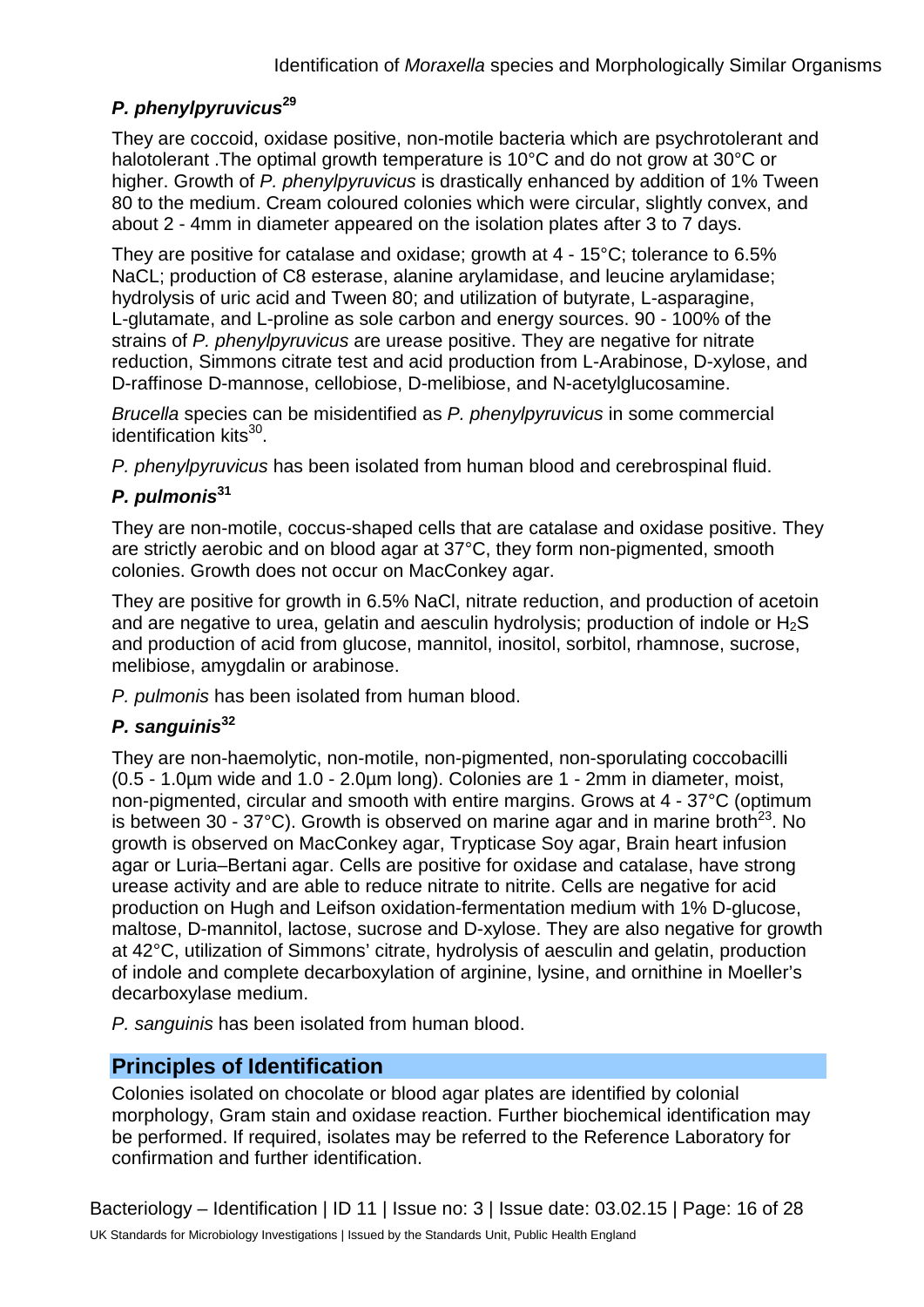## **Technical Information/Limitations**

## **Oxidase Test**

*Kingella* species and *M. catarrhalis* are oxidase positive and can be misidentified as *Neisseria* species.

## **Commercial Identification Systems**

Commercial kits may misidentify *Brucella* species as *P. phenylpyruvicus*30.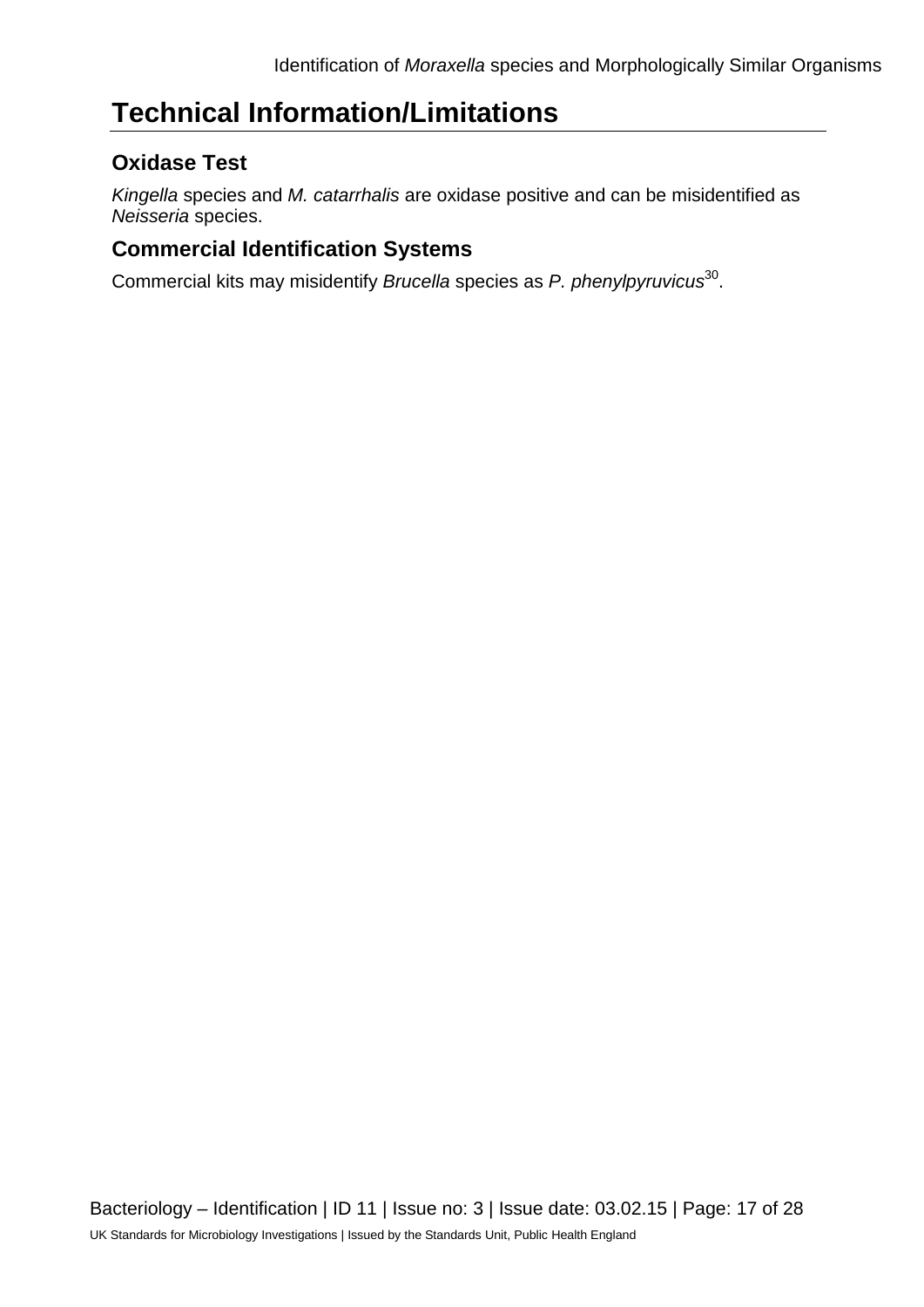## **1 Safety Considerations33-49**

Hazard group 2 organisms.

Refer to current guidance on the safe handling of all organisms documented in this SMI.

Laboratory procedures that give rise to infectious aerosols must be conducted in a microbiological safety cabinet<sup>41</sup>.

Consider *Neisseria meningitidis* from respiratory samples ie aerosol droplets.

The above guidance should be supplemented with local COSHH and risk assessments.

Compliance with postal and transport regulations is essential.

## **2 Target Organisms**

*Moraxella* **species and morphologically similar organisms reported to have caused human infection6,8,13,21,22,28,29,32,50,51** 

*M. catarrhalis, M. atlantae, M. lacunata, M. nonliquefaciens, M. osloensis, M. lincolnii, K. denitrificans, K. kingae, K. oralis, K. potus, O. urethralis, O. ureolytica, P. immobilis, P. phenylpyruvicus, P. faecalis, P. pulmonis, P. sanguinis, P. arenosus*

## **3 Identification**

## **3.1 Microscopic Appearance**

### **Gram stain** (TP 39 - [Staining Procedures\)](https://www.gov.uk/government/collections/standards-for-microbiology-investigations-smi#test-procedures)

Gram negative with a tendency to resist decolourisation.

### *Moraxella* **species**

Rods, often coccobacilli. Usually occur in pairs or short chains with one plane of division. Sometimes, it could appear as cocci occurring singly or in pairs with adjacent sides flattened, forming tetrads.

### *Kingella* **species**

Plump rods or coccobacilli occurring in pairs or chains.

#### *Oligella* **species**

Small rods or coccobacilli, often occurring in pairs. Cells lack the typical plumpness of *Moraxella* species.

### *Psychrobacter* **species**

Rods, often coccobacilli. Usually occur in planes with one plane of division. Microscopy can differentiate *Brucella* species (very small coccobacilli) from *P. phenylpyruvicus*.

## **3.2 Primary Isolation Media**

Blood or chocolate agar incubated in 5 - 10% CO2 at 35°C - 37°C for 16 - 48hr.

Bacteriology – Identification | ID 11 | Issue no: 3 | Issue date: 03.02.15 | Page: 18 of 28 UK Standards for Microbiology Investigations | Issued by the Standards Unit, Public Health England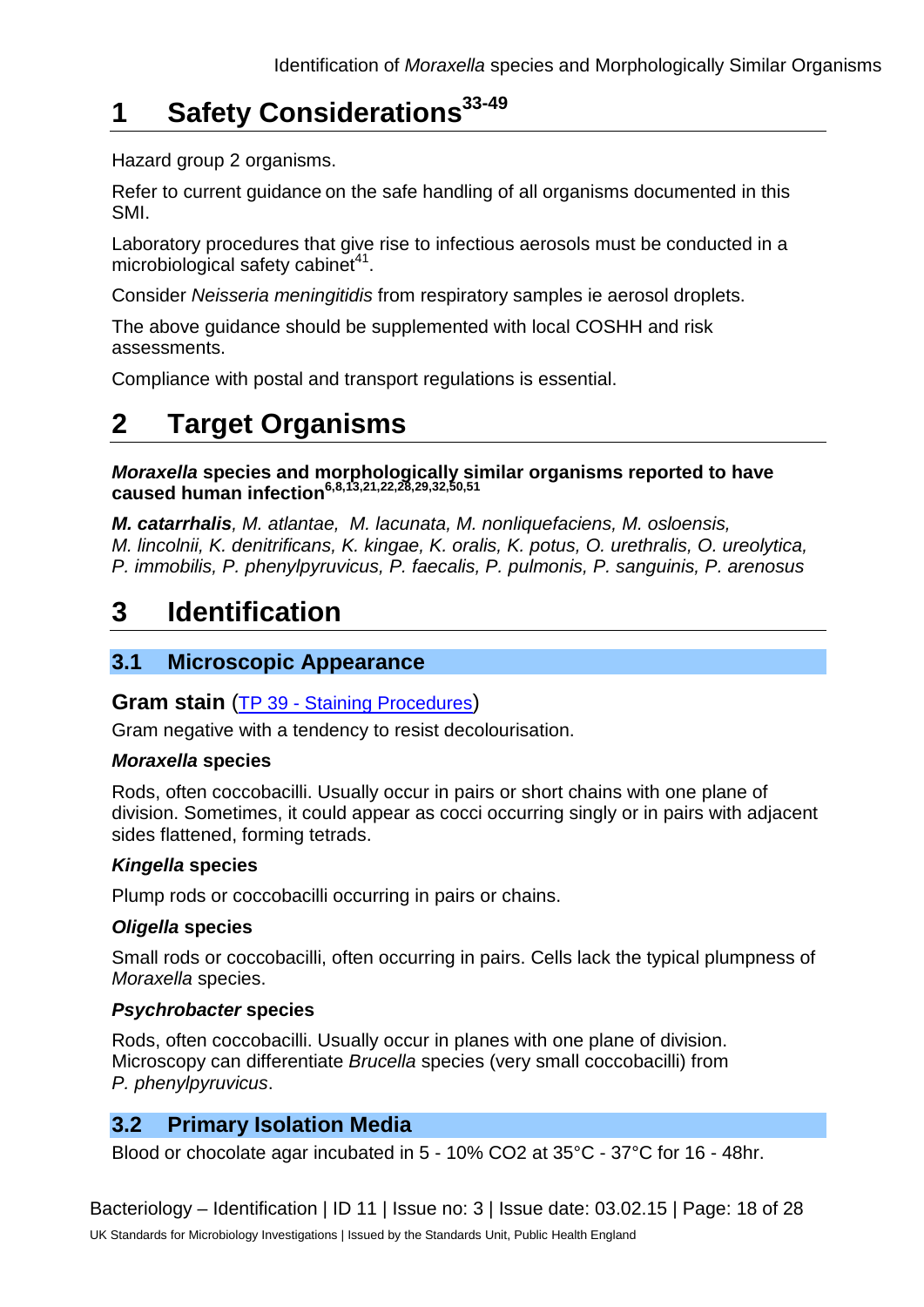### **3.3 Colonial Appearance**

#### *Moraxella* **species**

Colonies are smooth, flat, uniform, buff and 1 - 2mm in diameter.

Colonies of *M. lacunata, M. atlantae* and *M. liquefaciens* are small <1mm on blood agar. *M. lacunata* and *M. atlantae* may pit the agar. Some strains of *M. lacunata* are haemolytic. Colonies can appear smooth, round, uniform, grey/brown and 1mm in diameter.

On chocolate agar, colonies *M. catarrhalis* are pinkish brown, resembling *N. gonorrhoeae* colonies.

#### *Kingella* **species**

Two types of colonies occur on blood agar, a smooth entire convex type and a spreading colony. Colonies are small, 0.5 - 1mm in diameter after 48hr.

**Note:** *K. kingae* produce distinct zones of beta-haemolysis.

#### *Oligella* **species**

Colonies are small, white, opaque, entire and non-haemolytic after 24hr incubation.

#### *Psychrobacter* **species**

Require incubation at 20°C - 25°C. Colonies are small, smooth and opaque on blood agar. Growth is enhanced by bile salts or Tween 80 to form non-pigmented, smooth, opaque colonies.

### **3.4 Test Procedures**

### **3.4.1 Biochemical tests**

#### **Oxidase test** (TP 26 – [Oxidase Test\)](https://www.gov.uk/government/collections/standards-for-microbiology-investigations-smi#test-procedures)

*Moraxella* species are oxidase positive.

*Neisseria* species are also oxidase positive and may be misidentified as *Moraxella* species.

#### **Tributyrin test**

2-4hr Presumptive test

*Moraxella* species are Tributyrin positive.

This test is also used to distinguish *M. catarrhalis* from *Neisseria* species - *M. catarrhalis* is positive and *Neisseria* species are negative<sup>12</sup>.

#### **Supplementary tests**

### **DNase test** (TP 12 – [Deoxyribonuclease Test\)](https://www.gov.uk/government/collections/standards-for-microbiology-investigations-smi#test-procedures)

Positive for *M. catarrhalis*.

The DNase test may be used as a supplementary test to differentiate *M. catarrhalis* from other *Moraxella* species.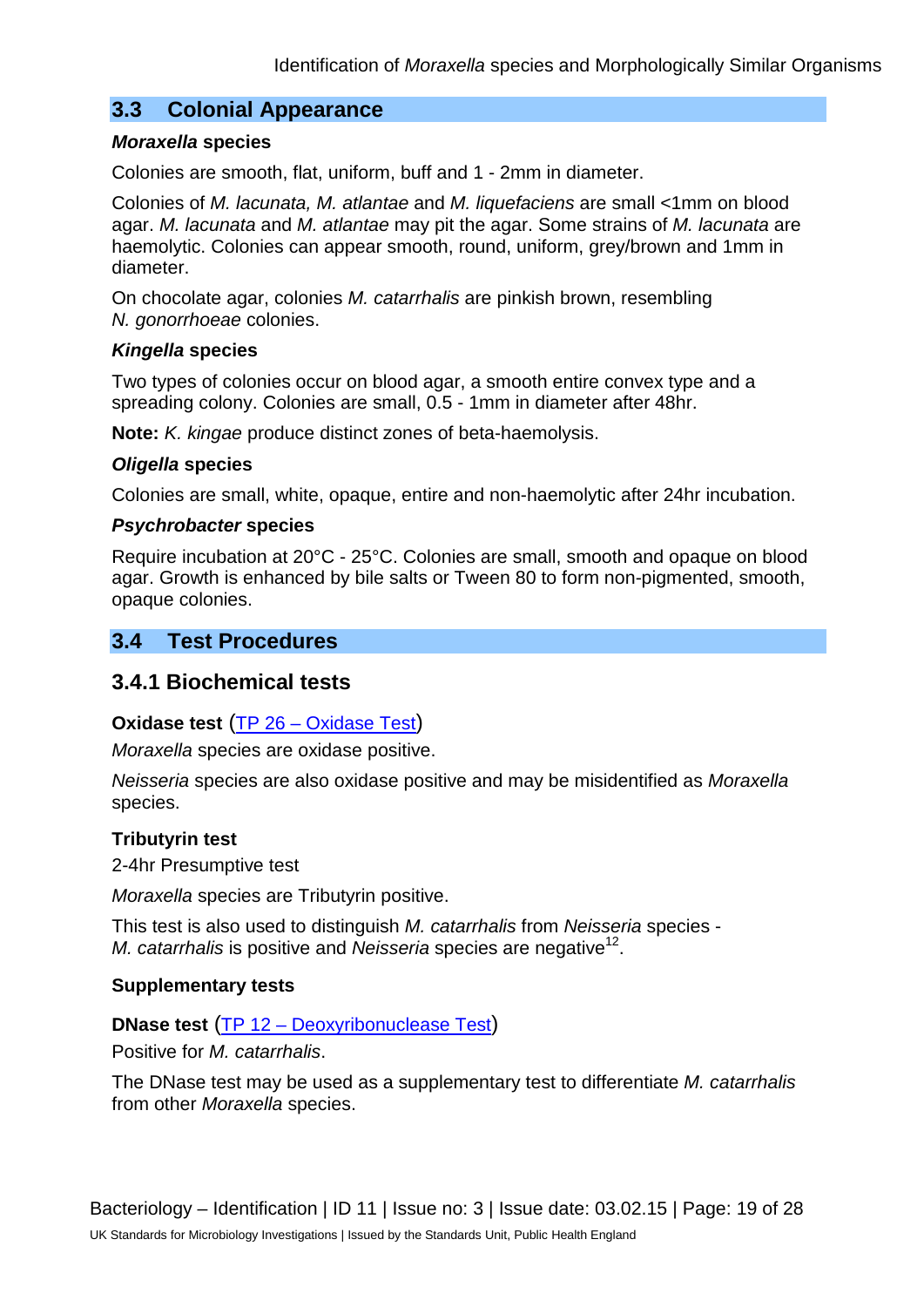## **3.4.2 Commercial identification Systems**

Other identification systems including commercial kits may be used as a supplementary or confirmation test. Laboratories should follow manufacturer's instructions and rapid tests and kits should be validated and be shown to be fit for purpose prior to use.

**Note:** Some commercial identification systems may misidentify *Brucella* species as *P. phenylpyruvicus*.

## **3.4.3 Matrix-Assisted Laser Desorption/Ionisation - Time of Flight (MALDI-TOF) Mass Spectrometry**

This has been shown to be a rapid and powerful tool because of its reproducibility, speed and sensitivity of analysis. The advantage of MALDI-TOF as compared with other identification methods is that the results of the analysis are available within a few hours rather than several days. The speed and the simplicity of sample preparation and result acquisition associated with minimal consumable costs make this method well suited for routine and high throughput use $52$ .

The use of this technique for the distinguishing of *M. catarrhalis* subpopulations has helped to establish their role in colonization and disease manifestations, which is yet unknown. MALDI-TOF of intact *M. catarrhalis* has also provided a rapid and robust tool for *M. catarrhalis* strain typing that could be applied in epidemiological studies. The one factor limiting the use of MALDI-TOF MS remains the lack of a robust *M. catarrhalis* database which has hampered at the current time the determination of the corresponding protein or proteins<sup>53</sup>.

## **3.4.4 Nucleic Acid Amplification Tests (NAATs)**

PCR is considered to be a good method as it is simple, sensitive and specific. The basis for PCR diagnostic applications in microbiology is the detection of infectious agents and the discrimination of non-pathogenic from pathogenic strains by virtue of specific genes.

This has been used for the rapid detection and quantification of *M. catarrhalis* in nasopharyngeal secretions without the need for bacterial culture by targeting the *copB* outer membrane protein gene; this may serve as a tool to study changes in the amounts of *M. catarrhalis* during lower respiratory tract infections<sup>54</sup>. This was specific only for *M. catarrhalis* and not for other *Moraxella* species.

PCR has also been reliably used for the detection of mixed bacterial infections, eg, with *M. catarrhalis, Haemophilus influenzae,* and *Streptococcus pneumoniae* in a single amplification assay. This approach has even been successful for culture negative effusion<sup>55</sup>. This has helped facilitate rapid diagnosis and prompt the initiation of the appropriate chemotherapy as well as used for epidemiological studies.

## **3.5 Further Identification**

## **Rapid Molecular Methods**

Molecular methods have had an enormous impact on the taxonomy of *Moraxella*. Analysis of gene sequences has increased understanding of the phylogenetic relationships of *Moraxella* species and related organisms and has resulted in the recognition of numerous new species. Molecular techniques have made identification of many species more rapid and precise than is possible with phenotypic techniques.

Bacteriology – Identification | ID 11 | Issue no: 3 | Issue date: 03.02.15 | Page: 20 of 28 UK Standards for Microbiology Investigations | Issued by the Standards Unit, Public Health England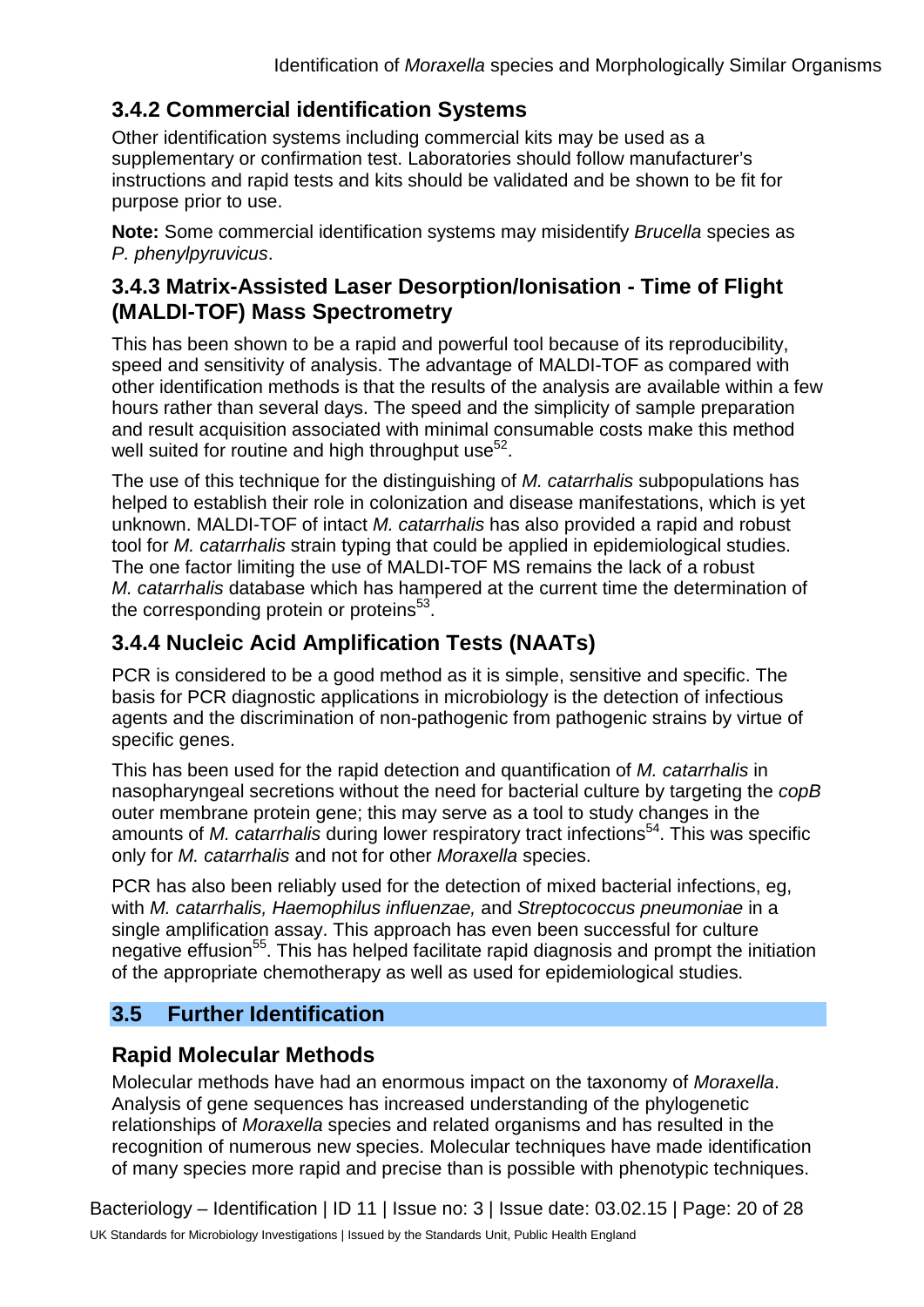A variety of rapid typing methods have been developed for isolates from clinical samples; these include molecular techniques such as Pulsed Field Gel Electrophoresis (PFGE), and 16S rRNA gene sequencing. All of these approaches enable subtyping of unrelated strains, but do so with different accuracy, discriminatory power, and reproducibility.

However, some of these methods remain accessible to reference laboratories only and are difficult to implement for routine bacterial identification in a clinical laboratory.

#### **16S rRNA gene sequencing**

A genotypic identification method, 16S rRNA gene sequencing is used for phylogenetic studies and has subsequently been found to be capable of re-classifying bacteria into completely new species, or even genera. It has also been used to describe new species that have never been successfully cultured.

The availability of gene sequencing has revolutionized the taxonomy of the genus *Moraxella* and has been used to elucidate the relationships between species as well as decipher the placements of more distantly related *Moraxella* species and other members of the family belonging to the *Moraxellaceae*<sup>56</sup>.

This has also been used to identify new species; *Psychrobacter sanguinis*, as well as to update the description of already existing species; *Psychrobacter faecalis* and *Psychrobacter pulmonis* and also to re-classify organisms eg the transfer of *Kingella indologenes* to the Genus *Suttonella*17,28,32.

### **Pulsed Field Gel Electrophoresis (PFGE)**

PFGE detects genetic variation between strains using rare-cutting restriction endonucleases, followed by separation of the resulting large genomic fragments on an agarose gel. PFGE is known to be highly discriminatory and a frequently used technique for outbreak investigations and has gained broad application in characterizing epidemiologically related isolates. However, the stability of PFGE may be insufficient for reliable application in long-term epidemiological studies. However, due to its time-consuming nature (30hr or longer to perform) and its requirement for special equipment, PFGE is not used widely outside the reference laboratories<sup>57,58</sup>.

PFGE performed with *Not*I has been used to characterise strains of *M. catarrhalis* and an improved pulsed-field gel electrophoresis (PFGE) methodology determined *SpeI* as the best choice for typing *M. catarrhalis*, with a good restriction of clinical samples and a good clustering correlation with *Not*I 59,60.

This has been helpful for understanding the spread of disease in both hospitals and communities.

## **3.6 Storage and Referral**

If required, save pure isolate on blood agar slopes for referral to the Reference Laboratory.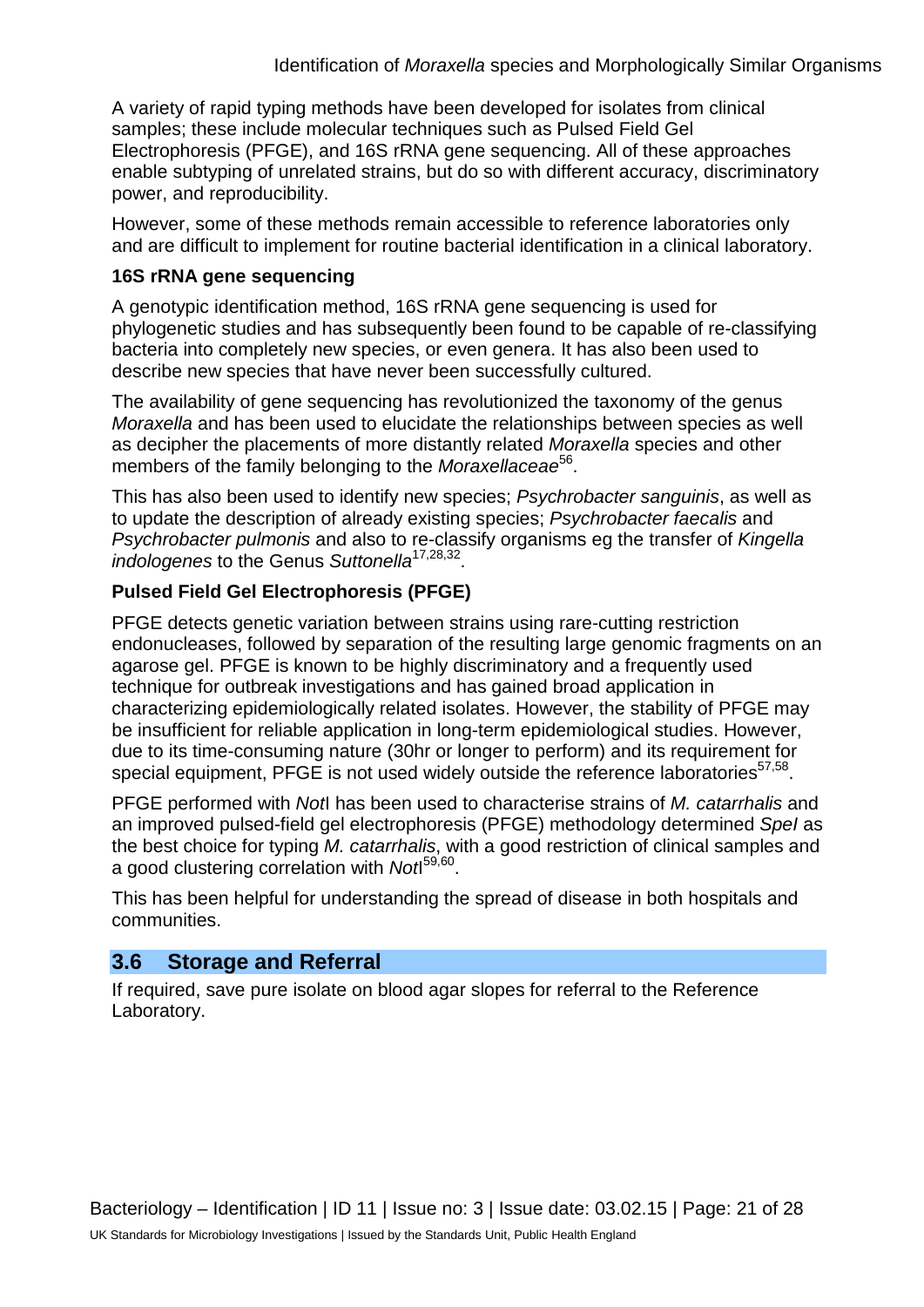## **4 Identification of** *Moraxella* **species and Morphologically Similar Organisms**



This flowchart is for guidance only.

Bacteriology – Identification | ID 11 | Issue no: 3 | Issue date: 03.02.15 | Page: 22 of 28 UK Standards for Microbiology Investigations | Issued by the Standards Unit, Public Health England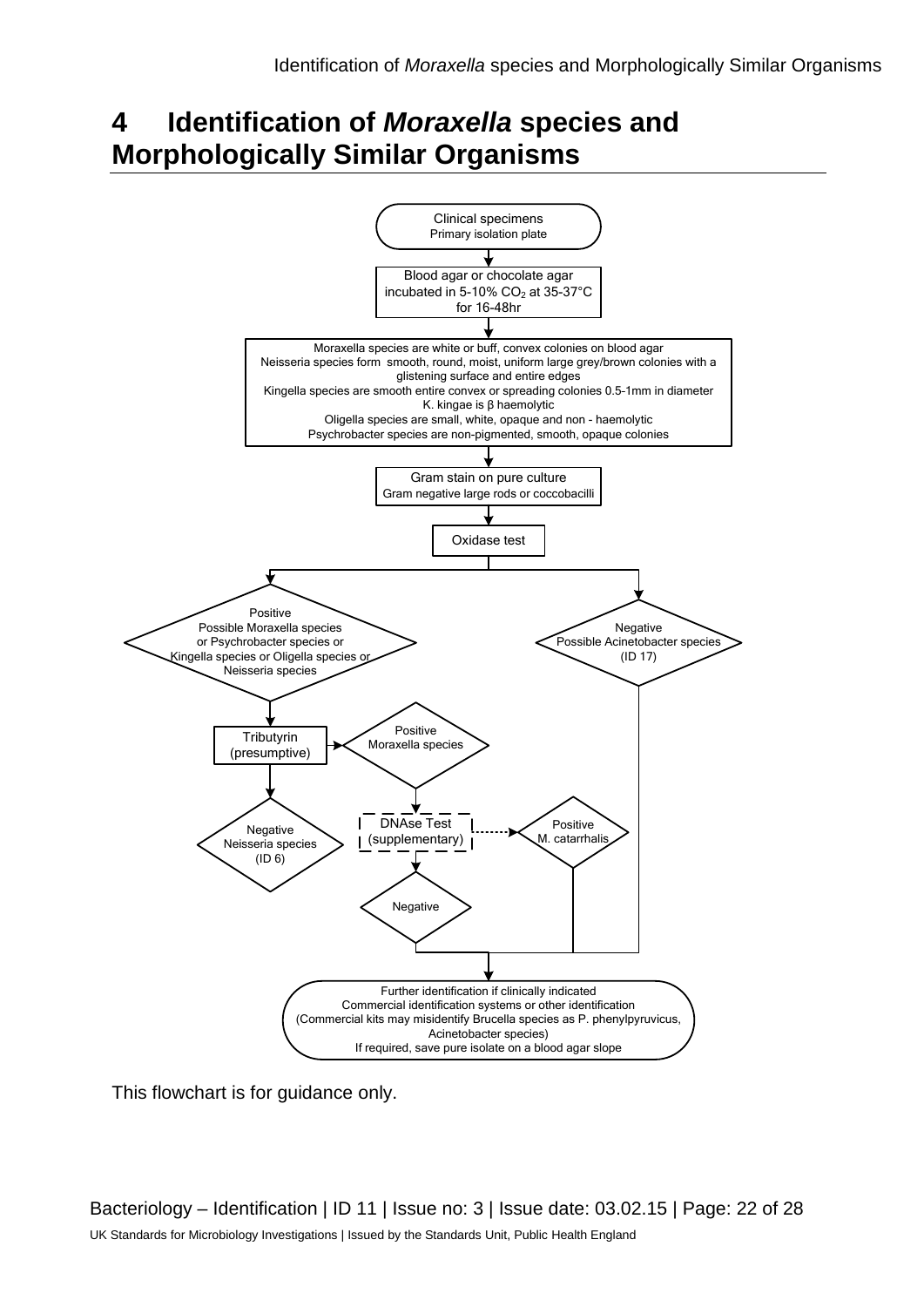## **5 Reporting**

## **5.1 Presumptive Identification**

Demonstration of appropriate growth characteristics, colonial appearance, Gram stain of the culture, oxidase and tributyrin test result.

### **5.2 Confirmation of Identification**

Following commercial identification kit or other biochemical test results.

### **5.3 Medical Microbiologist**

The medical microbiologist should be informed of presumptive or confirmed *Moraxella*  species and morphologically similar organisms when the isolate is from a normally sterile site or in cases of invasive disease.

Follow local protocols for reporting to clinician.

## **5.4 CCDC**

Refer to local Memorandum of Understanding.

## **5.5 Public Health England<sup>61</sup>**

Refer to current guidelines on CIDSC and COSURV reporting.

### **5.6 Infection Prevention and Control Team**

N/A

## **6 Referrals**

### **6.1 Reference Laboratory**

Contact appropriate devolved national reference laboratory for information on the tests available, turn around times, transport procedure and any other requirements for sample submission:

Laboratory of Healthcare Associated Infection Antimicrobial Monitoring and Health Care Associated Infections Reference Unit Microbiology Services Public Health England 61 Colindale Avenue London NW9 5EQ <https://www.gov.uk/amrhai-reference-unit-reference-and-diagnostic-services>

Contact PHE's main switchboard: Tel. +44 (0) 20 8200 4400

## **7 Notification to PHE61,62 or Equivalent in the Devolved Administrations63-66**

The Health Protection (Notification) regulations 2010 require diagnostic laboratories to notify Public Health England (PHE) when they identify the causative agents that are

Bacteriology – Identification | ID 11 | Issue no: 3 | Issue date: 03.02.15 | Page: 23 of 28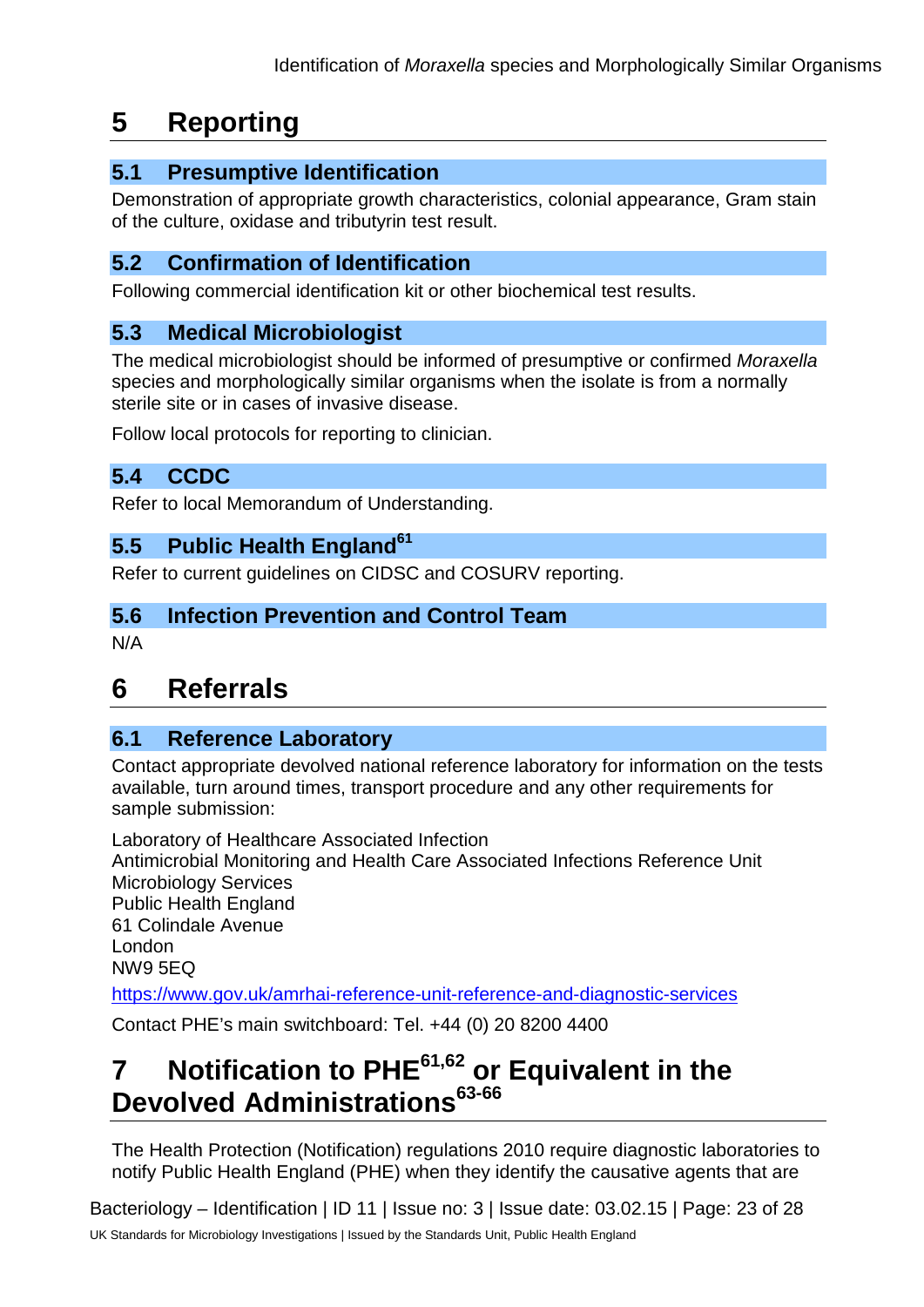listed in Schedule 2 of the Regulations. Notifications must be provided in writing, on paper or electronically, within seven days. Urgent cases should be notified orally and as soon as possible, recommended within 24 hours. These should be followed up by written notification within seven days.

For the purposes of the Notification Regulations, the recipient of laboratory notifications is the local PHE Health Protection Team. If a case has already been notified by a registered medical practitioner, the diagnostic laboratory is still required to notify the case if they identify any evidence of an infection caused by a notifiable causative agent.

Notification under the Health Protection (Notification) Regulations 2010 does not replace voluntary reporting to PHE. The vast majority of NHS laboratories voluntarily report a wide range of laboratory diagnoses of causative agents to PHE and many PHE Health protection Teams have agreements with local laboratories for urgent reporting of some infections. This should continue.

**Note:** The Health Protection Legislation Guidance (2010) includes reporting of Human Immunodeficiency Virus (HIV) & Sexually Transmitted Infections (STIs), Healthcare Associated Infections (HCAIs) and Creutzfeldt–Jakob disease (CJD) under 'Notification Duties of Registered Medical Practitioners': it is not noted under 'Notification Duties of Diagnostic Laboratories'.

[https://www.gov.uk/government/organisations/public-health-england/about/our](https://www.gov.uk/government/organisations/public-health-england/about/our-governance#health-protection-regulations-2010)[governance#health-protection-regulations-2010](https://www.gov.uk/government/organisations/public-health-england/about/our-governance#health-protection-regulations-2010)

Other arrangements exist in [Scotland](http://www.scotland.gov.uk/Topics/Health/Policy/Public-Health-Act/Implementation/Guidance/Guidance-Part2)<sup>63,64</sup>, Wales<sup>65</sup> and [Northern Ireland](http://www.publichealth.hscni.net/directorate-public-health/health-protection)<sup>66</sup>.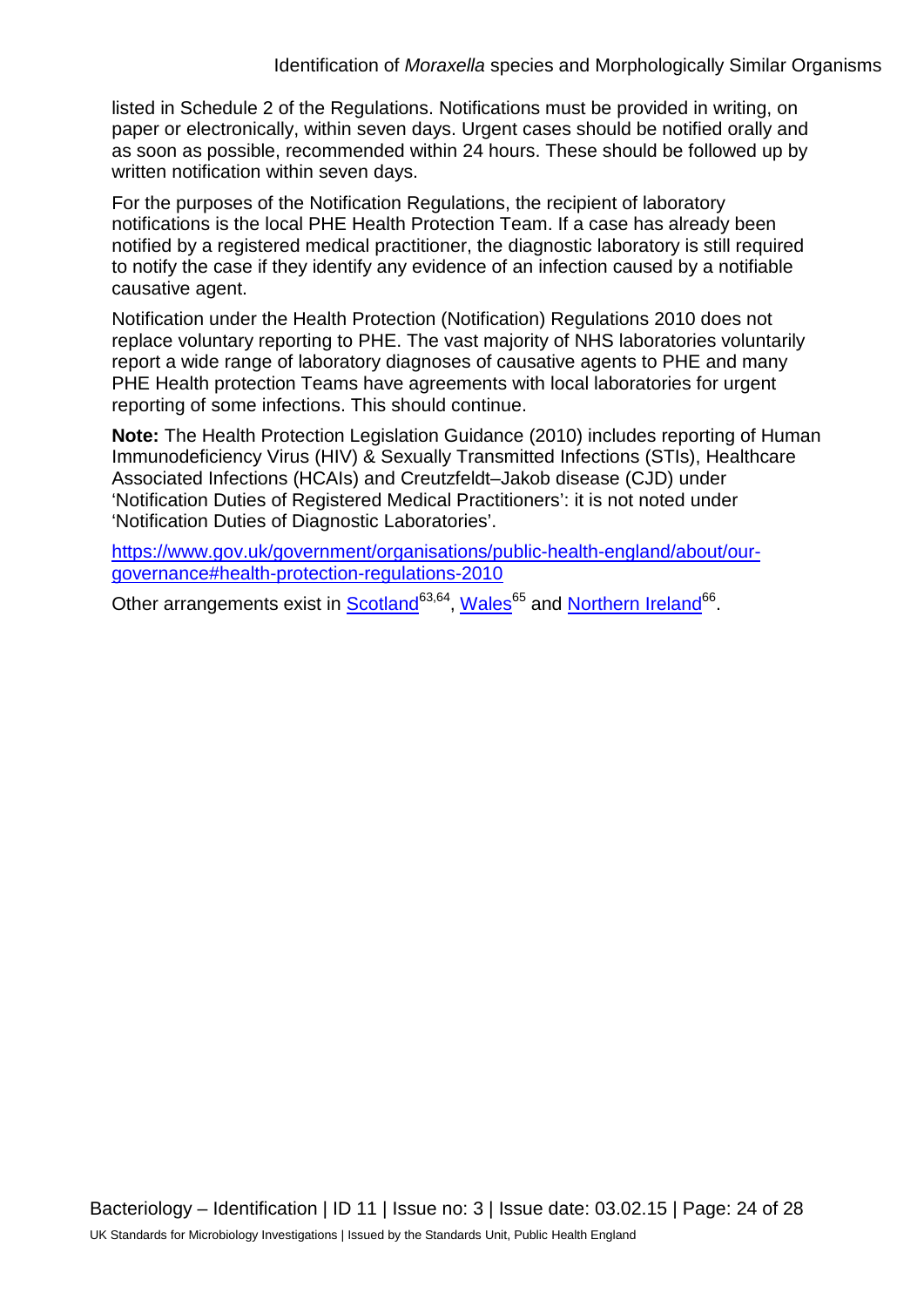## **References**

- 1. Euzeby,JP. List of Prokaryotic names with Standing in Nomenclature Genus *Morexella*. 2013.
- 2. Group 4 Gram-negative Aerobic/ Microaerophilic Rods and Cocci. In: Holt JG, Krieg NR, Sneath PHA, Staley JT, Williams ST, editors. Bergey's Manual of Determinative Bacteriology. 9th ed. Baltimore: Williams and Wilkins; 1994. p. 85-94.
- 3. Henriksen SD, Bovre K. The taxonomy of the genera Moraxella and Neisseria. J Gen Microbiol 1968;51:387-92.
- 4. Bovre K, Fuglesang JE, Hagen N, Jantzen E, Froholm OL. Moraxella atlantae sp.nov. and its distinction from Moraxella phenylpyrouvica. International Journal of Systematic Bacteriology 1976;26:511-21.
- 5. Juni E, Bovre K. Family II. Moraxellaceae. In: Garrity GM, Brenner DJ, Krieg NR, Staley JT, editors. Bergey's Manual of Systematic Bacteriology 2nd Edition Vol Two: The Proteobacteria Part B The Cammaproteobacteria. Springer; 2005. p. 411-37.
- 6. Woodbury A, Jorgensen J, Owens A, Henao-Martinez A. Moraxella lacunata septic arthritis in a patient with lupus nephritis. J Clin Microbiol 2009;47:3787-8.
- 7. Bovre K, Hendriksen SD. A new Moraxella species, Moraxella osloensis, and a revised description of Moraxella nonliquefaciens. International Journal of Systematic Bacteriology 1967;17:127-35.
- 8. Vandamme P, Gillis M, Vancanneyt M, Hoste B, Kersters K, Falsen E. Moraxella lincolnii sp. nov., isolated from the human respiratory tract, and reevaluation of the taxonomic position of Moraxella osloensis. Int J Syst Bacteriol 1993;43:474-81.
- 9. Engelkirk PG, Duben-Engelkirk JL. Genus *Moraxella*. In: Loppincott, Williams, Wilkins, editors. Laboratory diagnosis of infectious diseases - Essentials of diagnositc microbiology. 2008. p. 285-6.
- 10. Speeleveld E, Fossepre JM, Gordts B, Van Landuyt HW. Comparison of three rapid methods, tributyrine, 4-methylumbelliferyl butyrate, and indoxyl acetate, for rapid identification of Moraxella catarrhalis. J Clin Microbiol 1994;32:1362-3.
- 11. Singh S, Cisera KM, Turnidge JD, Russell EG. Selection of optimum laboratory tests for the identification of Moraxella catarrhalis. Pathology 1997;29:206-8.
- 12. Perez JL, Pulido A, Pantozzi F, Martin R. Butyrate esterase (4-methylumbelliferyl butyrate) spot test, a simple method for immediate identification of Moraxella (Branhamella) catarrhalis [corrected]. J Clin Microbiol 1990;28:2347-8.
- 13. Enright MC, McKenzie H. Moraxella (Branhamella) catarrhalis--clinical and molecular aspects of a rediscovered pathogen. J Med Microbiol 1997;46:360-71.
- 14. Euzeby,JP. List of Prokaryotic names with Standing in Nomenclature Genus *Oligella*. 2013.
- 15. Rossau R, Kersters K, Falsen E, Jantzen E, Segers P, Union A, et al. *Oligella*, a new genus including *Oligella urethralis* comb. nov. (Formerly *Moraxella urethralis*) and *Oligella ureolytica* sp. nov. (Formerly CDC Group IVe): Relationship to *Taylorella equigenitalis* and related taxa. International Journal of Systematic Bacteriology 1987;37:198-210.
- 16. Euzeby,JP. List of Prokaryotic names with Standing in Nomenclature Genus *Kingella*. 2013.
- 17. Dewhirst FE, Paster BJ, La Fontaine S, Rood JI. Transfer of Kingella indologenes (Snell and Lapage 1976) to the genus Suttonella gen. nov. as Suttonella indologenes comb. nov.; transfer of Bacteroides nodosus (Beveridge 1941) to the genus Dichelobacter gen. nov. as Dichelobacter

Bacteriology – Identification | ID 11 | Issue no: 3 | Issue date: 03.02.15 | Page: 25 of 28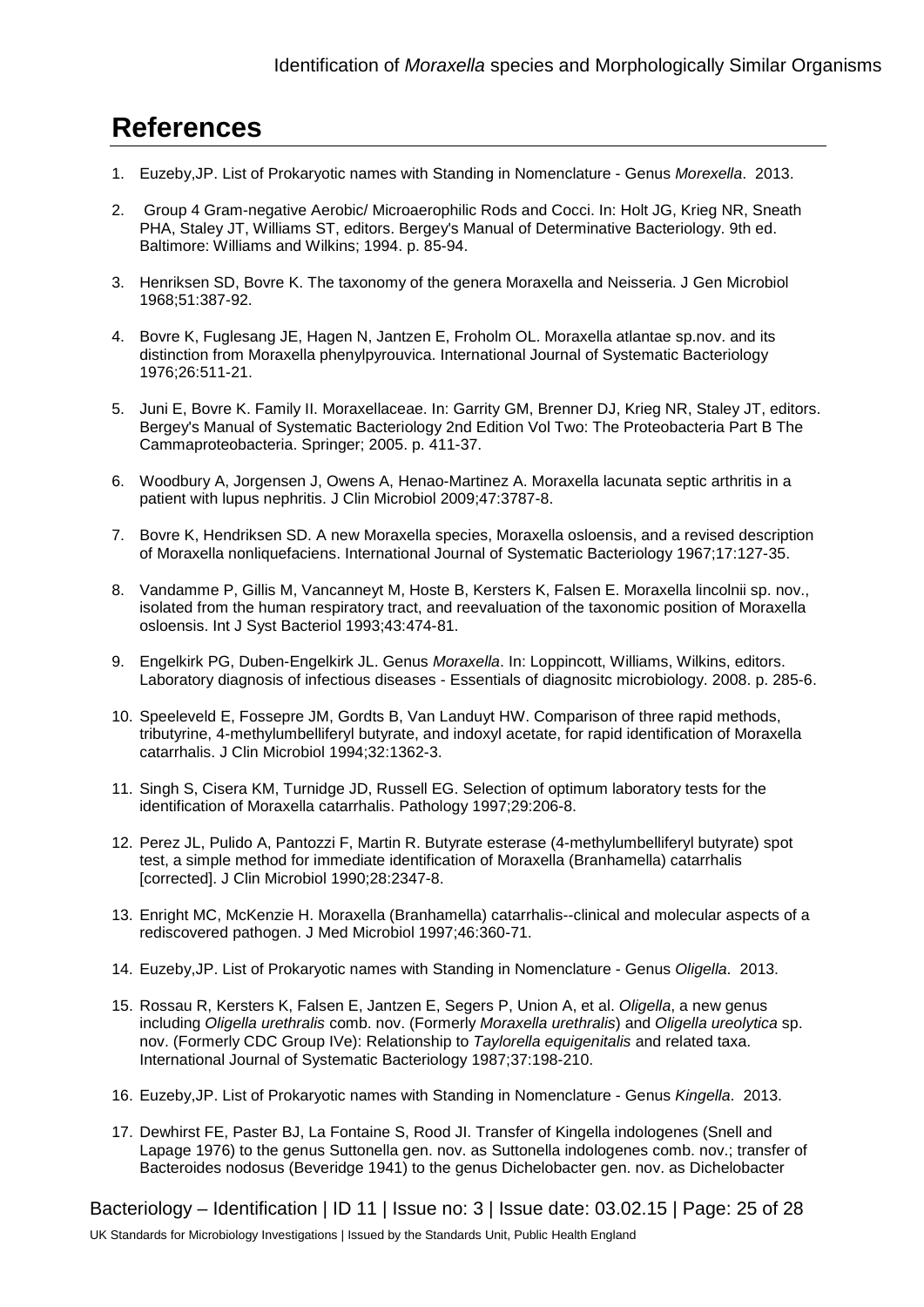nodosus comb. nov.; and assignment of the genera Cardiobacterium, Dichelobacter, and Suttonella to Cardiobacteriaceae fam. nov. in the gamma division of Proteobacteria on the basis of 16S rRNA sequence comparisons. Int J Syst Bacteriol 1990;40:426-33.

- 18. Snell JJS, LAPAGE SP. Transfer of some saccharolytic *Moraxella* species to *Kingella* Henriksen and Bovre 1976, with descriptions of *Kingella indologenes* sp.nov. and *Kingella denitrificans* sp. nov. International Journal of Systematic Bacteriology 1976;26:451-8.
- 19. Hollis DG, Weaver RE, Riley PS. Emended description of Kingella denitrificans (Snell and Lapage 1976): correction of the maltose reaction. J Clin Microbiol 1983;18:1174-6.
- 20. Henriksen SD, Bovre K. Transfer of *Moraxella kingae* Henriksen and Bovre to the Genus *Kingella* gen. nov. in the family *Neisseriaceae*. International Journal of Systematic Bacteriology 1976;26:447-50.
- 21. Dewhirst FE, Chen CK, Paster BJ, Zambon JJ. Phylogeny of species in the family Neisseriaceae isolated from human dental plaque and description of Kingella oralis sp. nov [corrected]. Int J Syst Bacteriol 1993;43:490-9.
- 22. Lawson PA, Malnick H, Collins MD, Shah JJ, Chattaway MA, Bendall R, et al. Description of Kingella potus sp. nov., an organism isolated from a wound caused by an animal bite. J Clin Microbiol 2005;43:3526-9.
- 23. Bowman JP. The genus *Psychrobacter*. In: Dworkin M, Falkow S, Rosenberg E, Schleifer KH, Stackebrandt E, editors. The Prokaryotes: A Handbook on the Biology of Bacteria. 3rd ed. New York: Springer; 2006. p. 920-30.
- 24. Euzeby,JP. List of Prokaryotic names with Standing in Nomenclature Genus *Psychrobacter*. 2013.
- 25. Caspar Y, Recule C, Pouzol P, Lafeuillade B, Mallaret MR, Maurin M, et al. Psychrobacter arenosus Bacteremia after Blood Transfusion, France. Emerg Infect Dis 2013;19:1118-20.
- 26. Romanenko LA, Lysenko AM, Rohde M, Mikhailov VV, Stackebrandt E. Psychrobacter maritimus sp. nov. and Psychrobacter arenosus sp. nov., isolated from coastal sea ice and sediments of the Sea of Japan. Int J Syst Evol Microbiol 2004;54:1741-5.
- 27. Juni E, Heym GA. *Psychrobacter immobilis* gen. nov., sp. nov.: Genospecies composed of gramnegative, aerobic, oxidase-postitive coccobacilli. International Journal of Systematic Bacteriology 1986;36:388-91.
- 28. Deschaght P, Janssens M, Vaneechoutte M, Wauters G. Psychrobacter isolates of human origin, other than Psychrobacter phenylpyruvicus, are predominantly Psychrobacter faecalis and Psychrobacter pulmonis, with emended description of P. faecalis. Int J Syst Evol Microbiol 2012;62:671-4.
- 29. Bowman JP, Cavanagh J, Austin JJ, Sanderson K. Novel Psychrobacter species from Antarctic ornithogenic soils. Int J Syst Bacteriol 1996;46:841-8.
- 30. Luzzi GA, Brindle R, Sockett PN, Solera J, Klenerman P, Warrell DA. Brucellosis: imported and laboratory-acquired cases, and an overview of treatment trials. Trans R Soc Trop Med Hyg 1993;87:138-41.
- 31. Vela AI, Collins MD, Latre MV, Mateos A, Moreno MA, Hutson R, et al. Psychrobacter pulmonis sp. nov., isolated from the lungs of lambs. Int J Syst Evol Microbiol 2003;53:415-9.
- 32. Wirth SE, Ayala-del-Rio HL, Cole JA, Kohlerschmidt DJ, Musser KA, Sepulveda-Torres LC, et al. Psychrobacter sanguinis sp. nov., recovered from four clinical specimens over a 4-year period. Int J Syst Evol Microbiol 2012;62:49-54.

Bacteriology – Identification | ID 11 | Issue no: 3 | Issue date: 03.02.15 | Page: 26 of 28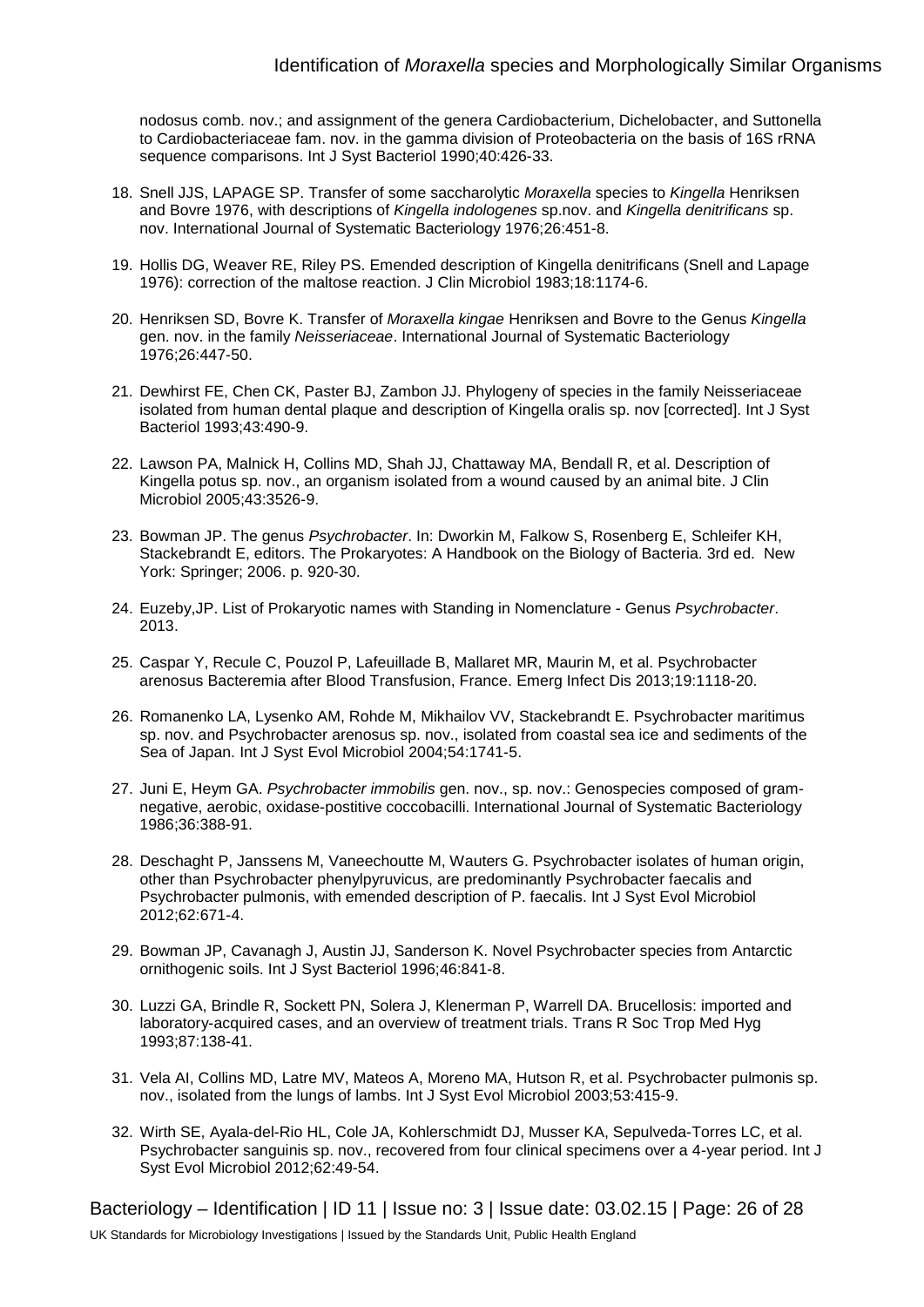#### Identification of *Moraxella* species and Morphologically Similar Organisms

- 33. European Parliament. UK Standards for Microbiology Investigations (SMIs) use the term "CE marked leak proof container" to describe containers bearing the CE marking used for the collection and transport of clinical specimens. The requirements for specimen containers are given in the EU in vitro Diagnostic Medical Devices Directive (98/79/EC Annex 1 B 2.1) which states: "The design must allow easy handling and, where necessary, reduce as far as possible contamination of, and leakage from, the device during use and, in the case of specimen receptacles, the risk of contamination of the specimen. The manufacturing processes must be appropriate for these purposes".
- 34. Official Journal of the European Communities. Directive 98/79/EC of the European Parliament and of the Council of 27 October 1998 on *in vitro* diagnostic medical devices. 7-12-1998. p. 1-37.
- 35. Health and Safety Executive. Safe use of pneumatic air tube transport systems for pathology specimens. 9/99.
- 36. Department for transport. Transport of Infectious Substances, 2011 Revision 5. 2011.
- 37. World Health Organization. Guidance on regulations for the Transport of Infectious Substances 2013-2014. 2012.
- 38. Home Office. Anti-terrorism, Crime and Security Act. 2001 (as amended).
- 39. Advisory Committee on Dangerous Pathogens. The Approved List of Biological Agents. Health and Safety Executive. 2013. p. 1-32
- 40. Advisory Committee on Dangerous Pathogens. Infections at work: Controlling the risks. Her Majesty's Stationery Office. 2003.
- 41. Advisory Committee on Dangerous Pathogens. Biological agents: Managing the risks in laboratories and healthcare premises. Health and Safety Executive. 2005.
- 42. Advisory Committee on Dangerous Pathogens. Biological Agents: Managing the Risks in Laboratories and Healthcare Premises. Appendix 1.2 Transport of Infectious Substances - Revision. Health and Safety Executive. 2008.
- 43. Centers for Disease Control and Prevention. Guidelines for Safe Work Practices in Human and Animal Medical Diagnostic Laboratories. MMWR Surveill Summ 2012;61:1-102.
- 44. Health and Safety Executive. Control of Substances Hazardous to Health Regulations. The Control of Substances Hazardous to Health Regulations 2002. 5th ed. HSE Books; 2002.
- 45. Health and Safety Executive. Five Steps to Risk Assessment: A Step by Step Guide to a Safer and Healthier Workplace. HSE Books. 2002.
- 46. Health and Safety Executive. A Guide to Risk Assessment Requirements: Common Provisions in Health and Safety Law. HSE Books. 2002.
- 47. Health Services Advisory Committee. Safe Working and the Prevention of Infection in Clinical Laboratories and Similar Facilities. HSE Books. 2003.
- 48. British Standards Institution (BSI). BS EN12469 Biotechnology performance criteria for microbiological safety cabinets. 2000.
- 49. British Standards Institution (BSI). BS 5726:2005 Microbiological safety cabinets. Information to be supplied by the purchaser and to the vendor and to the installer, and siting and use of cabinets. Recommendations and guidance. 24-3-2005. p. 1-14